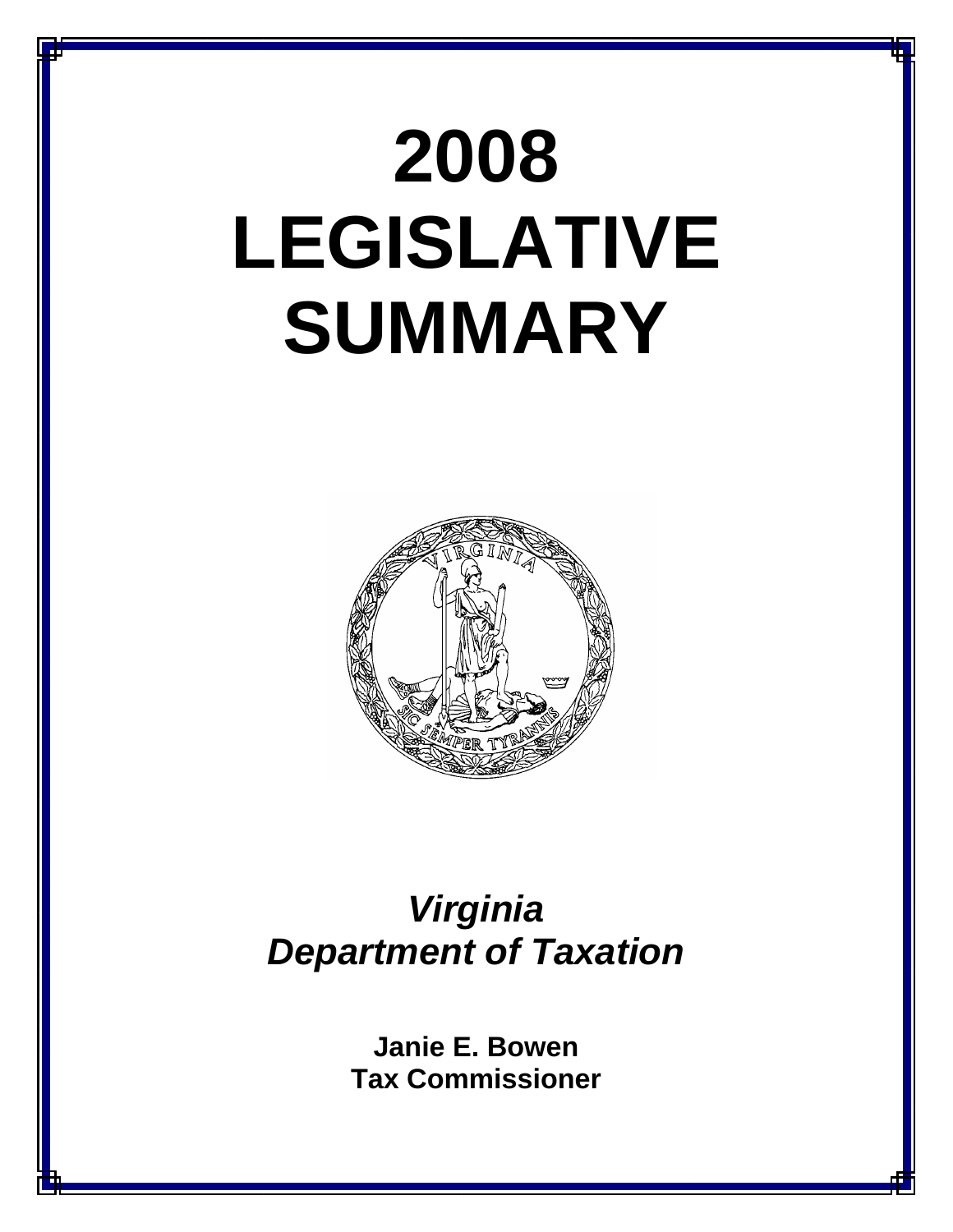The *Legislative Summary* is published by the Department of Taxation (TAX) as a convenient reference guide to state and local tax legislation enacted by the 2008 Session of the General Assembly through adjournment *sine die* on March 13, 2008. Please note that any legislation enacted after this date is not included. The *Summary* includes a general description of enacted legislation affecting:

- ♦ State taxes administered by TAX, and
- ♦ Local taxes for which TAX assists with administration or on which TAX renders advisory assistance.

References to chapter numbers are to the corresponding chapters in the Acts of Assembly, which may be viewed at http://leg1.state.va.us/lis.htm. Effective dates of the legislation vary and are set out in each description.

 The *Summary* also includes legislative studies in which TAX will be directly involved or acting in a technical support role. In general, however, legislation granting property tax exemptions, creating special taxing jurisdictions or affecting taxes administered by other state agencies is not included in the *Summary*.

 The *Summary* is intended to provide a synopsis of enacted legislation and is for information purposes only. The *Summary* is not a substitute for the actual state law, local ordinances, and TAX regulations. Additional information on new legislation affecting state taxes may be obtained from TAX at the following telephone numbers:

| <b>Individual Income Tax</b>    | (804) 367-8031 |
|---------------------------------|----------------|
| <b>Corporation Income Tax</b>   | (804) 367-8037 |
| <b>Sales and Use Tax</b>        | (804) 367-8037 |
| <b>Employer Withholding Tax</b> | (804) 367-8037 |
| <b>Voice/TDD</b>                | (804) 367-8329 |

**E-Mail**: Information may also be obtained by electronic mail as follows: TaxIndReturns@tax.virginia.gov **(Personal tax inquiries)** TaxBusQuestions@tax.virginia.gov **(Business tax inquiries)**  *E-mails sent to these addresses are not encrypted and therefore are not secure. TAX strongly recommends that you avoid including confidential or personal information.*

 Additional information on new local tax legislation should be obtained from your local Commissioner of the Revenue, Treasurer or Director of Finance.

## **Virginia Department of Taxation May 2008**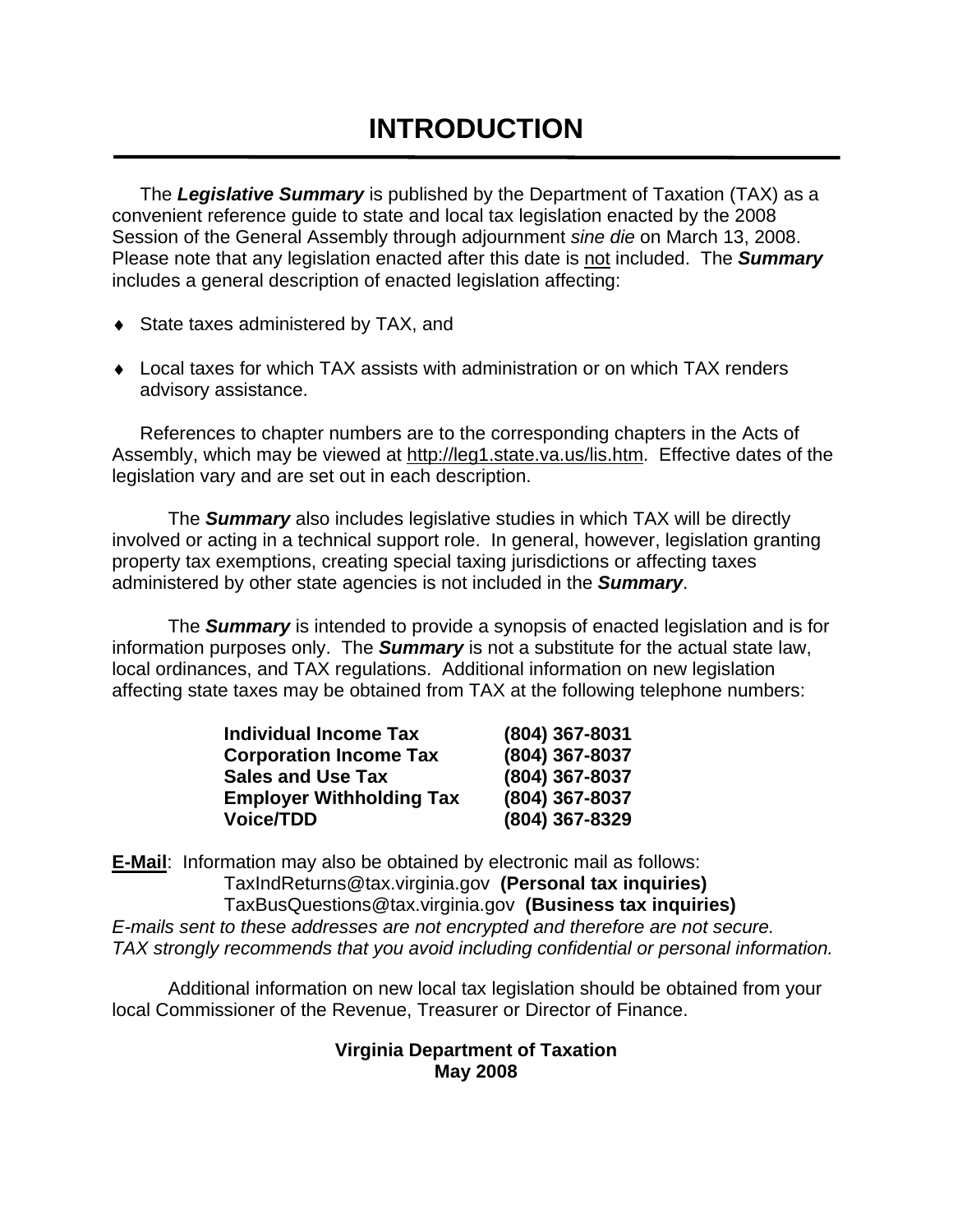## **TABLE OF CONTENTS**

## **STATE TAX LEGISLATION**

## **GENERAL PROVISIONS**

|--|--|--|--|--|

## **INCOME TAX**

| Advancement of Virginia's Fixed Date Conformity with the Internal Revenue           |  |
|-------------------------------------------------------------------------------------|--|
|                                                                                     |  |
| Neighborhood Assistance Act Credit Provisions Moved; Automobile Donations 3         |  |
|                                                                                     |  |
|                                                                                     |  |
|                                                                                     |  |
|                                                                                     |  |
|                                                                                     |  |
|                                                                                     |  |
|                                                                                     |  |
|                                                                                     |  |
|                                                                                     |  |
| Voluntary Contributions to Martin Luther King, Jr. Living History and Public Policy |  |
| . 8                                                                                 |  |
| Voluntary Contributions to Community Foundations and the Foundation for             |  |
|                                                                                     |  |
|                                                                                     |  |
|                                                                                     |  |

## **RETAIL SALES AND USE TAX**

| WaterSense Products Exempted During Energy Star October Sales Tax Holiday  9 |  |
|------------------------------------------------------------------------------|--|
|                                                                              |  |
|                                                                              |  |
|                                                                              |  |

## **COMMUNICATIONS SALES AND USE TAX**

|--|--|--|--|

## **MISCELLANEOUS TAXES**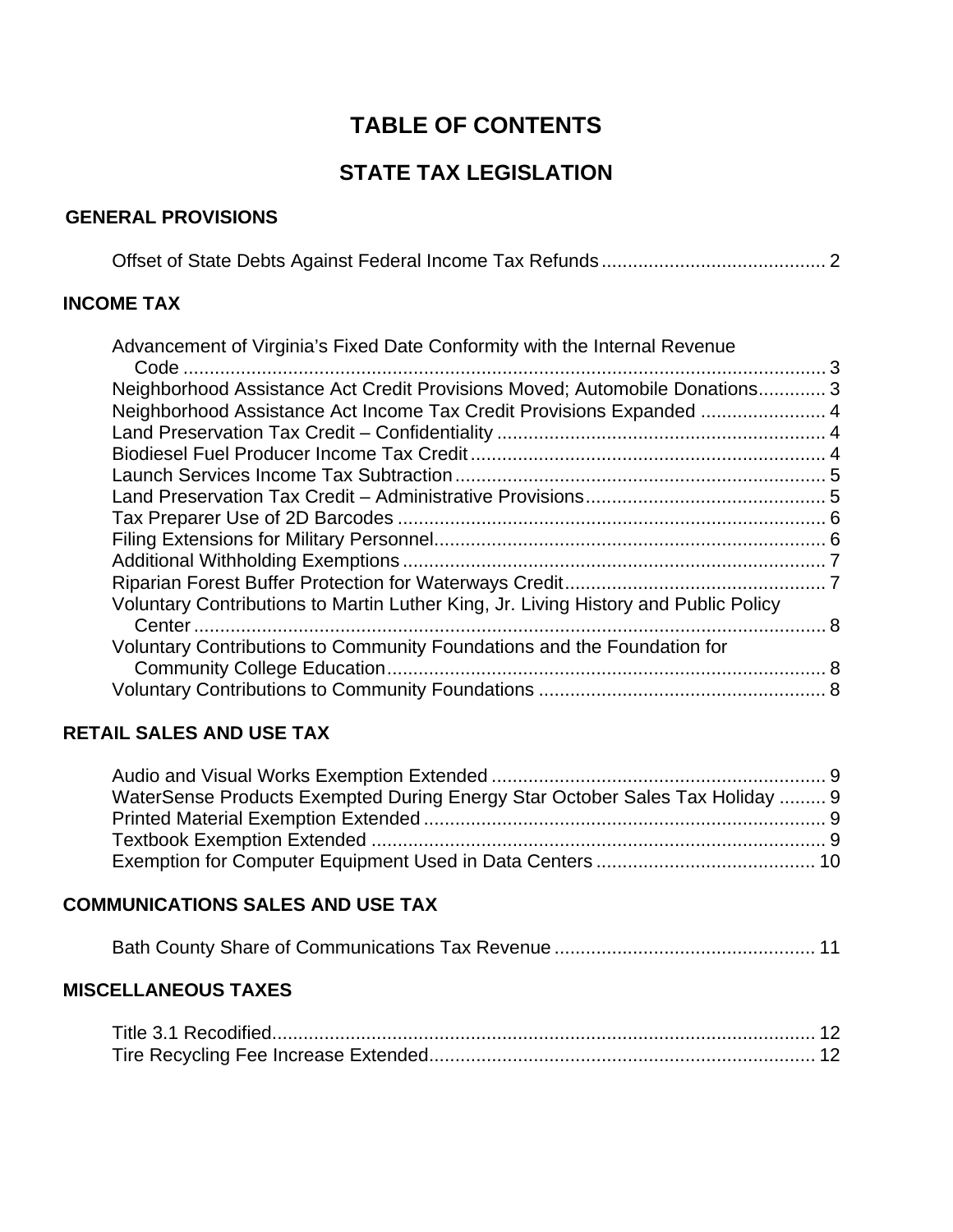## **LOCAL TAX LEGISLATION**

## **TRANSPORTATION AUTHORITY TAXES AND FEES**

| Refund Taxes on Motor Vehicle Repair Services and Other Taxes Imposed by |  |
|--------------------------------------------------------------------------|--|
|                                                                          |  |

## **TANGIBLE PERSONAL PROPERTY TAX**

| Extends Sunset Date for Separate Classification of Certain Property 15 |  |
|------------------------------------------------------------------------|--|
|                                                                        |  |
|                                                                        |  |

## **REAL ESTATE TAX**

## Exemptions for Elderly and Disabled

| Exemptions for Elderly or Disabled – Use of Current Year's Income  18 |  |
|-----------------------------------------------------------------------|--|
|                                                                       |  |

## **Other**

## **MISCELLANEOUS TAXES**

| Additional Utility Tax In Fauquier County For Underground Lines 21 |  |
|--------------------------------------------------------------------|--|

## **TRANSIENT OCCUPANCY TAX**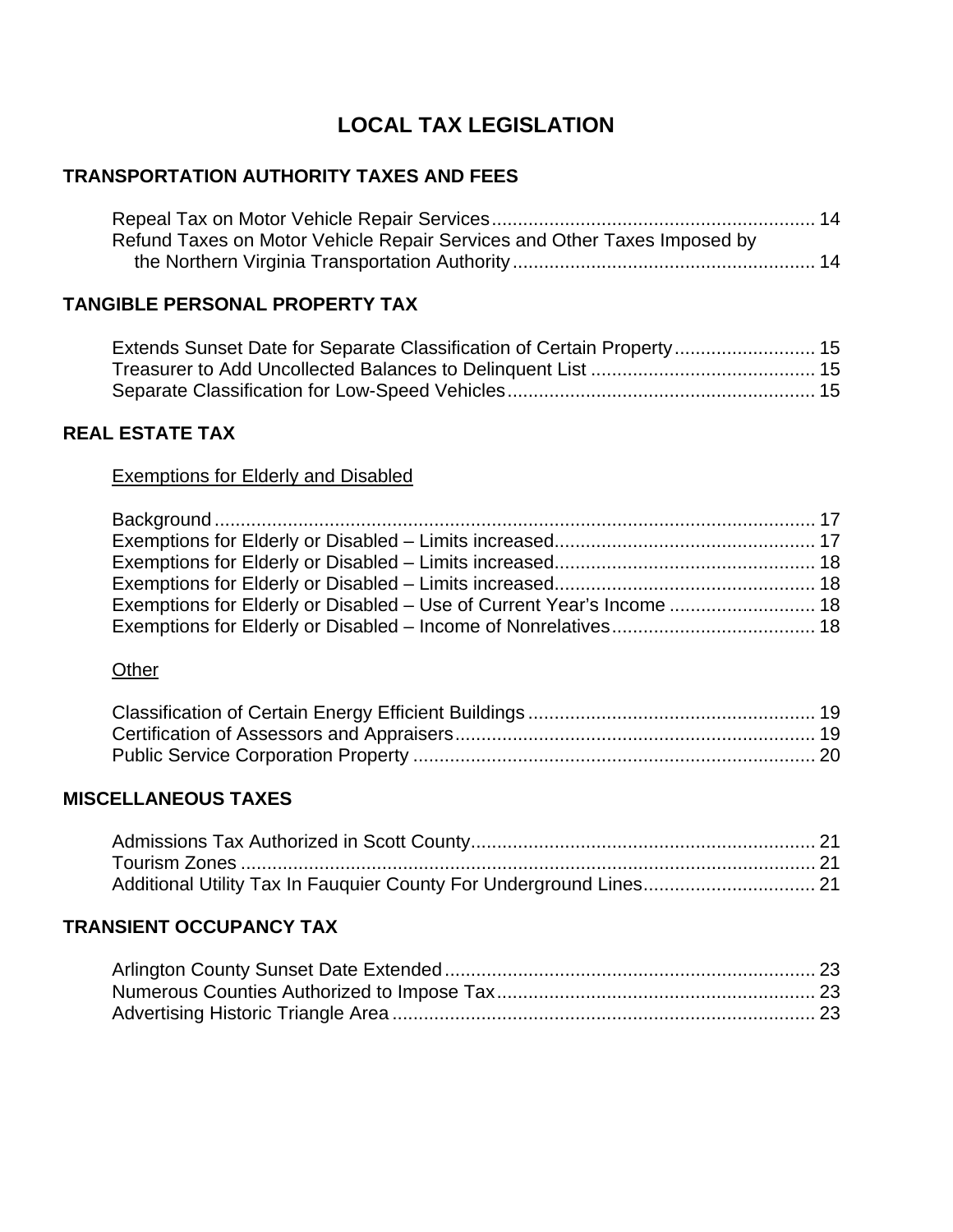## **LEGISLATIVE STUDIES**

| Study of Single Sales Factor for Apportioning Corporation Income  25 |
|----------------------------------------------------------------------|
|                                                                      |

## **INDEXES**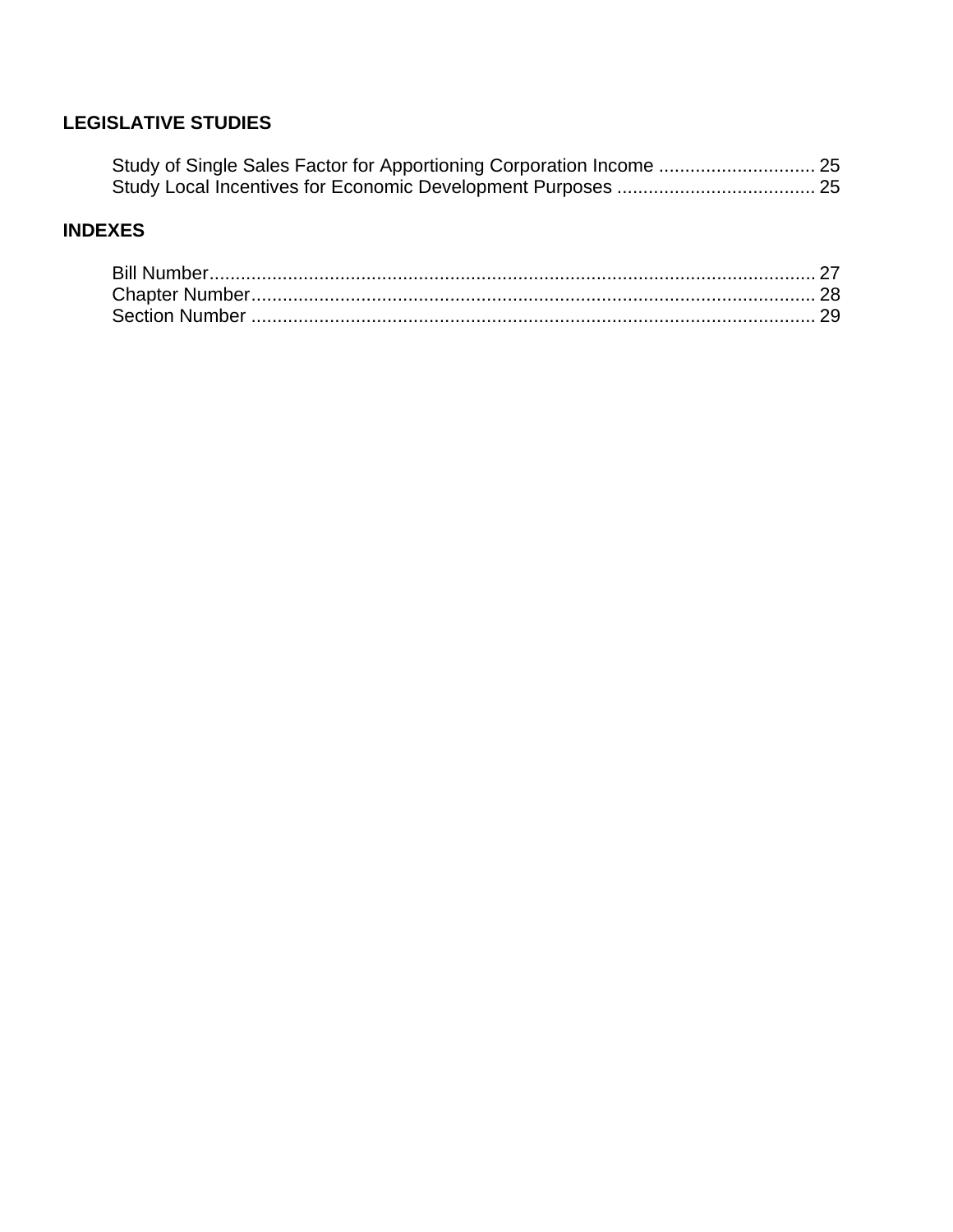## **STATE TAX**

## **LEGISLATION**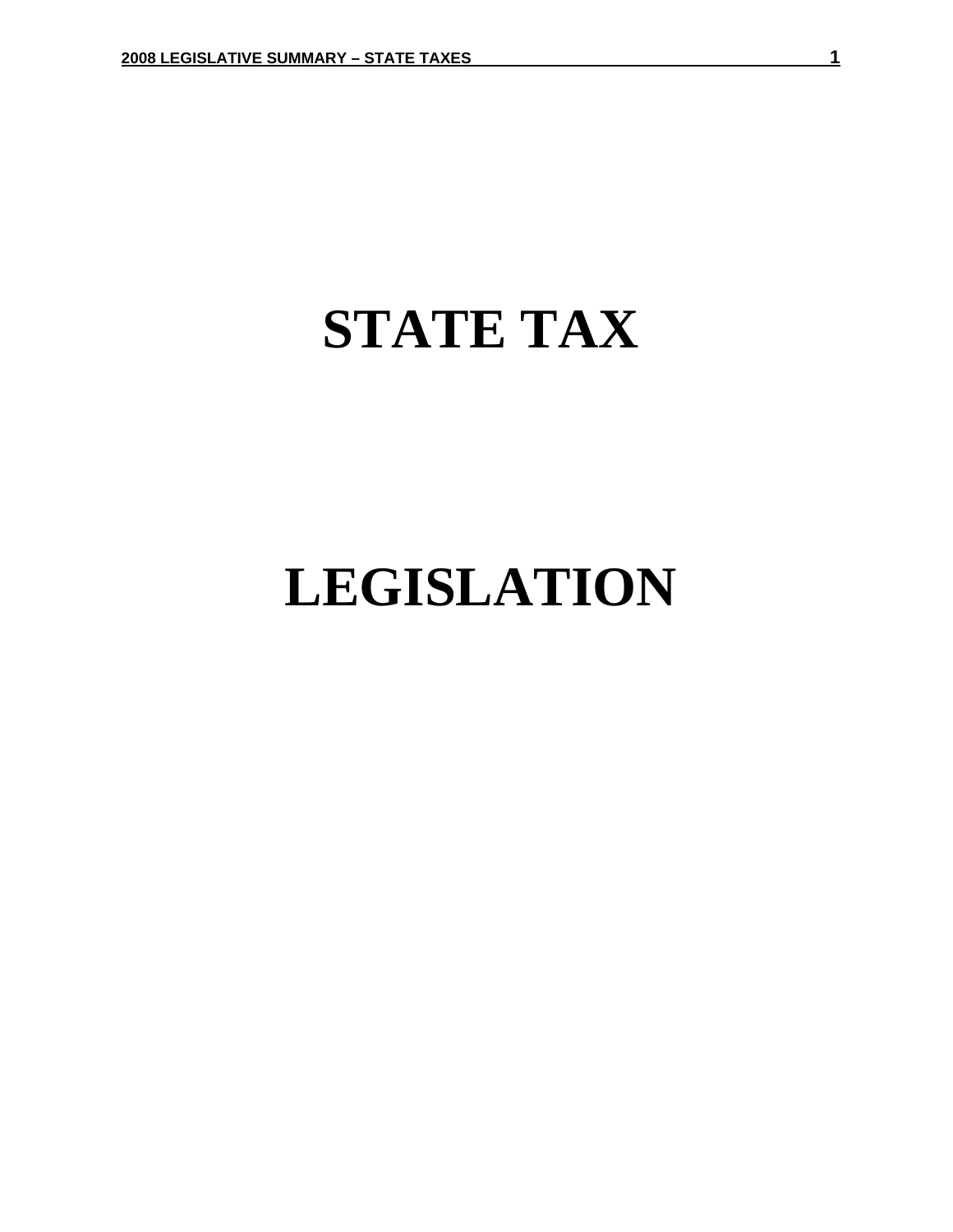## **GENERAL PROVISIONS**

### **Offset of State Debts Against Federal Income Tax Refunds**

House Bill 1023 (Chapter 314) authorizes the Comptroller to enter into an agreement with the United States expanding the Commonwealth of Virginia's current participation in the U.S. Department of Treasury Offset Program ("TOP") to include the offset of non-tax federal payments to collect state debts.

**Effective Date:** Taxable years beginning on and after January 1, 2008 **Code Sections Amended:** § 2.2-4806 **Code Section Added:** § 2.2-4809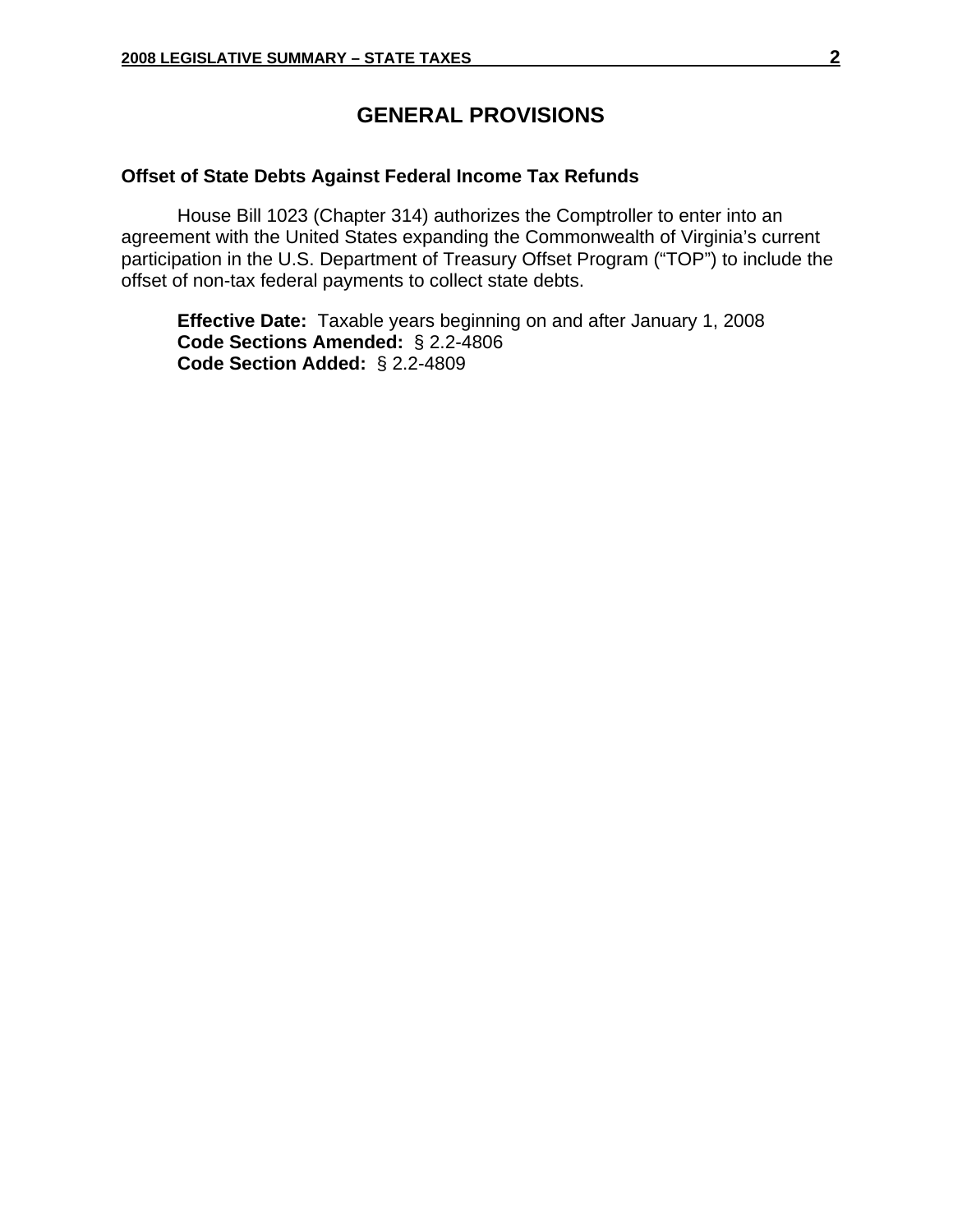## **INCOME TAX**

## **Advancement of Virginia's Fixed Date Conformity with the Internal Revenue Code**

House Bill 912 (Chapter 1) and Senate Bill 582 (Chapter 2) advance Virginia's date of conformity to the IRC from December 31, 2006 to December 31, 2007. This will avoid the necessity of requiring taxpayers to make adjustments for any federal tax changes enacted in 2007. Virginia will continue to disallow any bonus depreciation allowed for certain assets under federal income taxation and any five year carry-back of NOLs allowed for NOLs generated in either taxable year 2001 or 2002.

The advancement allows the benefits of the following acts of Congress to flow through to Virginia taxpayers:

- The Small Business and Work Opportunity Tax Act of 2007, which increases and extends § 179 expensing and provide several other tax breaks for small businesses;
- House Resolution 4118, which excludes income received from Virginia Polytechnic Institute and State University out of amounts transferred from the Hokie Spirit Memorial Fund if such amounts were paid on account of the tragic event on April 16, 2007; and
- The Tax Mortgage Forgiveness Debt Relief Act of 2007, which creates an exception to current law so that certain homeowners do not have to pay taxes for debt forgiveness on their troubled home loans. The bill also extends a provision allowing homeowners to deduct mortgage insurance payments from their taxable income and provides other forms of tax relief.

This bill contains an emergency clause which states that it is in force from the date of its passage.

**Effective Date:** February 4, 2008. **Code Section Amended:** § 58.1-301.

### **Neighborhood Assistance Act Income Tax Credit Provisions Moved; Automobile Donations**

House Bill 680 (Chapter 585):

- Moves the Neighborhood Assistance Act Tax Credit program from Title 63.2 [Welfare (Social Services)] to Title 58.1 (Taxation) and provides a cross-reference to the tax credit program in Title 63.2 (§ 63.2-2002). The Commissioner of the Department of Social Services ("DSS") will continue to be responsible for administering the tax credit program.
- Allows a business firm that pledged a donation in writing on or before January 1, 2006, to receive a tax credit equal to 45 percent of the value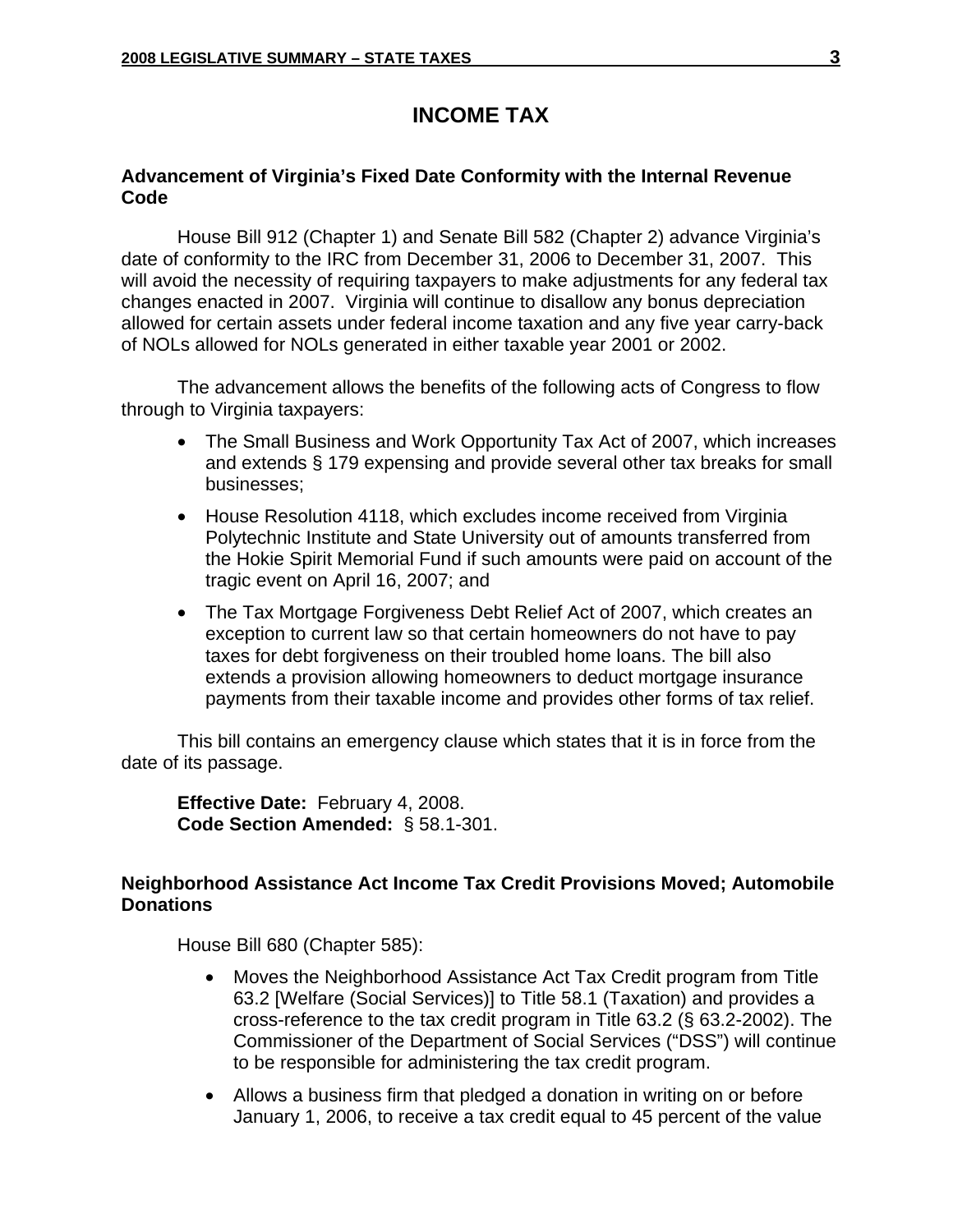of the donation if the donation is made on or before January 1, 2013. The credit percentage had previously been reduced in the Appropriations Act from 45% to 40% effective July 1, 2007.

• Allows a business that donates a vehicle to a qualifying neighborhood organization to use the value determined for federal income tax purposes. This overturns a regulation adopted by the Department of Social Services limiting the value of vehicles donated for sale, auction or raffle to the amount that the organization receives for the vehicle.

**Effective Date:** July 1, 2008. **Code Section Amended:** § 63.2-2002. **Code Sections Added:** §§ 58.1-439.18 through 58.1-439.24. **Code Sections Repealed:** §§ 63.2-2000, 63.2-2001, and 63.2-2003 through 63.2-2006.

#### **Neighborhood Assistance Act Income Tax Credit Provisions Expanded**

Senate Bill 700 (Chapter 463) modifies the Neighborhood Assistance Act Credit by allowing individuals to receive tax credits for donations of marketable securities. Previously, individuals could only receive credits for monetary donations.

**Effective Date:** July 1, 2008 **Code Section Amended:** § 63.2-2006

#### **Land Preservation Income Tax Credit – Confidentiality**

House Bill 662 (Chapter 785) ensures the confidentiality of any document that is required to be filed with the Department of Conservation and Recreation under the Land Preservation Tax Credit program. While current law provides that returns and most other information filed with the Department of Taxation are confidential, the confidentiality of documents filed directly with DCR was not clear.

**Effective Date:** July 1, 2008. **Code Section Amended:** § 58.1-3.

#### **Biodiesel and Green Diesel Fuel Producers Income Tax Credit**

House Bill 139 (Chapter 482) creates an individual and corporate income tax credit for taxpayers producing up to two million gallons of biodiesel or green diesel fuels annually during the first three years of production. The credit is equal to \$0.01 per gallon of biodiesel or green diesel fuels produced, up to \$5,000 annually. The credit cannot exceed the tax liability of the taxpayer, but any unused amounts may be carried forward for the next three taxable years. In addition, taxpayers will be allowed to transfer unused but otherwise allowable credits for use by other taxpayers on Virginia income tax returns.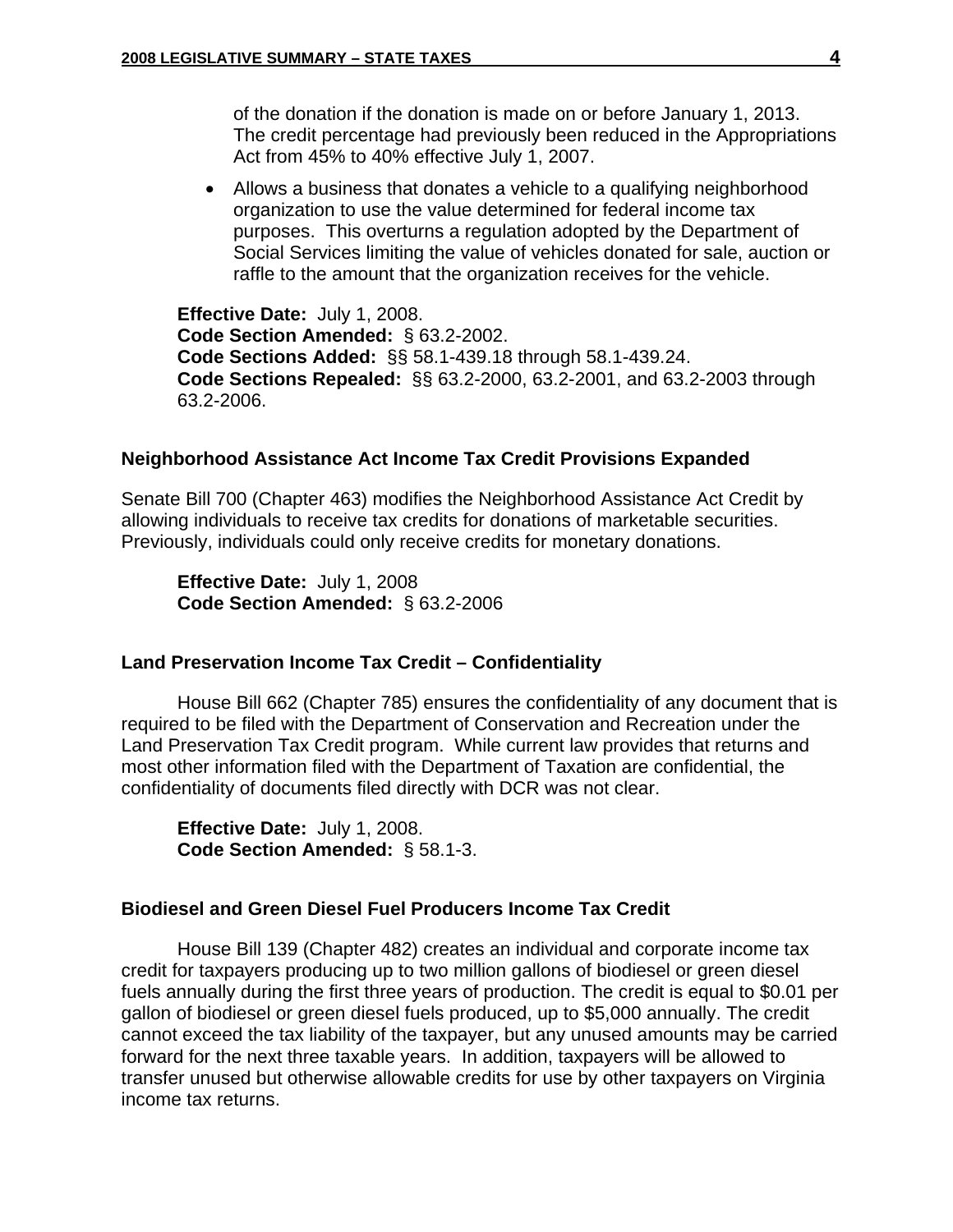The Department of Mines, Minerals and Energy is required to certify that the biodiesel fuel or green diesel fuel producer has satisfied the requirements for the taxable year in which the credit will be allowed. In addition, the taxpayer is required to submit with his income tax return all documentation, as required by the Department of Taxation.

**Effective Date:** Taxable years beginning on and after January 1, 2008. **Code Section Added:** § 58.1-439.12:02.

## **Launch Services Income Tax Subtraction**

House Bill 238 (Chapter 211) and Senate Bill 286 (Chapter 149) create two new subtractions for individual and corporate income taxpayers.

- The first subtraction is for the gain from the sale of launch services to space flight participants or launch services intended to provide individuals the training or experience of a launch, without performing an actual launch. To qualify for this subtraction, the launch services are required to be performed in Virginia or originate from an airport or spaceport in Virginia.
- The second subtraction is for the gain recognized as a result of resupply services contracts for delivering payload entered into with the Commercial Orbital Transportation Services ("COTS") division of the National Aeronautics and Space Administration ("NASA") or other space flight entity. The launch is required to be from an airport or spaceport in Virginia.

**Effective Date:** Taxable years beginning on and after January 1, 2009. **Code Sections Amended:** §§ 58.1-322 and 58.1-402.

## **Land Preservation Income Tax Credit – Administrative Provisions**

House Bill 849 (Chapter 549) makes several changes in order to simplify the administration of the Land Preservation Tax Credit.

- First, it allows TAX to disclose certain information to both the transferor and transferee when audit adjustments are made to credits that have been transferred.
- Second, it allows the donor and any transferors and transferees to file an administrative appeal when there is a modification to the credit, even if they have not received an assessment. TAX has the discretion to permit the joinder of a party or consolidate appeals filed by different taxpayers if the interest of the party or the applications involve adjustments to credits arising from the same transaction or occurrence, provided that no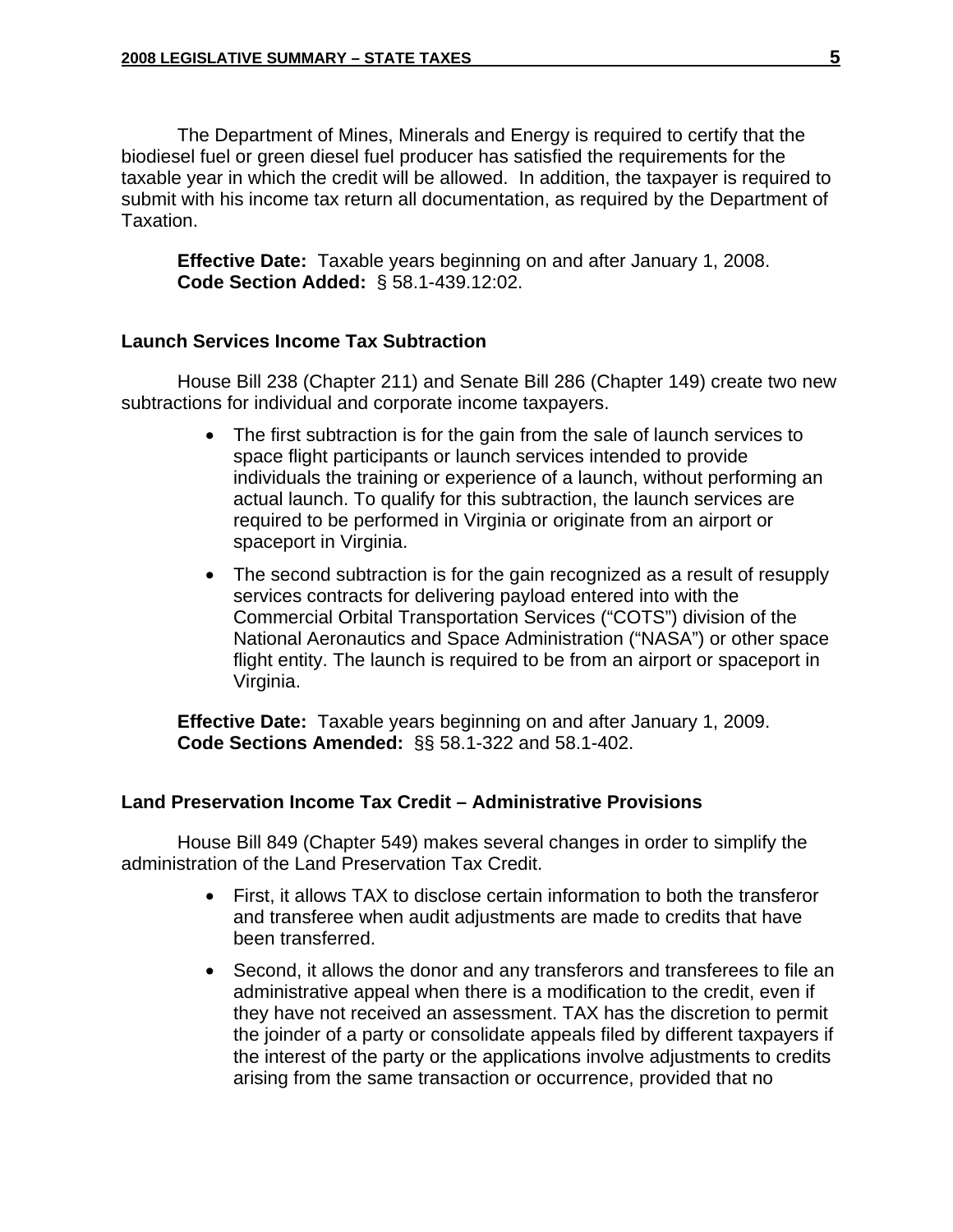interests would be prejudiced and the joinder or consolidation advances administrative economy.

• Finally, because most large donations involve the use of pass-through entities, this bill adopts several procedures similar to those used by the federal government. The statute of limitations is extended when a passthrough entity is being audited so that assessments can be issued to the owners, but TAX is required to send notice of certain administrative proceedings to the owners of the pass-through entity.

**Effective Date:** Disclosures made in the course of assessing tax on or after July 1, 2008, and administrative proceedings pending on or filed after July 1, 2008. **Code Sections Amended:** §§ 58.1-1820, 58.1-1821, 58.1-1822, 58.1-1825, and 58.1-1826.

**Code Section Added:** §§ 58.1-3.3 and 58.1-394.3.

#### **Tax Preparer Use of 2D Barcodes**

House Bill 678 (Chapter 217) modifies a 2004 requirement so that all large income tax return preparers must file returns electronically. The Tax Commissioner will still have the authority to waive this requirement, however, if it causes undue hardship. In addition, taxpayers are allowed to opt out of electronic filing; and any forms that cannot be accepted through electronic means may still be filed using 2D barcodes. Currently, large income tax preparers have the option of filing returns electronically or using software that produces 2D barcoded paper returns.

**Effective Date:** Taxable years beginning on and after January 1, 2008. **Code Sections Amended:** § 58.1-9.

#### **Filing Extensions for Military Personnel**

House Bill 1024 (Chapter 591) extends certain tax and motor vehicle related deadlines for certain service members on active duty with the United States Armed Forces or the National Guard or other components as follows:

Driver's license renewal: The deadline for renewal of a driver's license is extended until 90 days after the completion of the member's service outside of the Commonwealth.

License plate and local vehicle registration: The deadline for license plate registration and local vehicle registration is extended until 90 days after the completion of the member's service outside of the United States.

Local property tax: The due date for real estate tax on a primary residence and personal property tax on a passenger vehicle is extended until 90 days after the completion of the member's deployment outside the United States.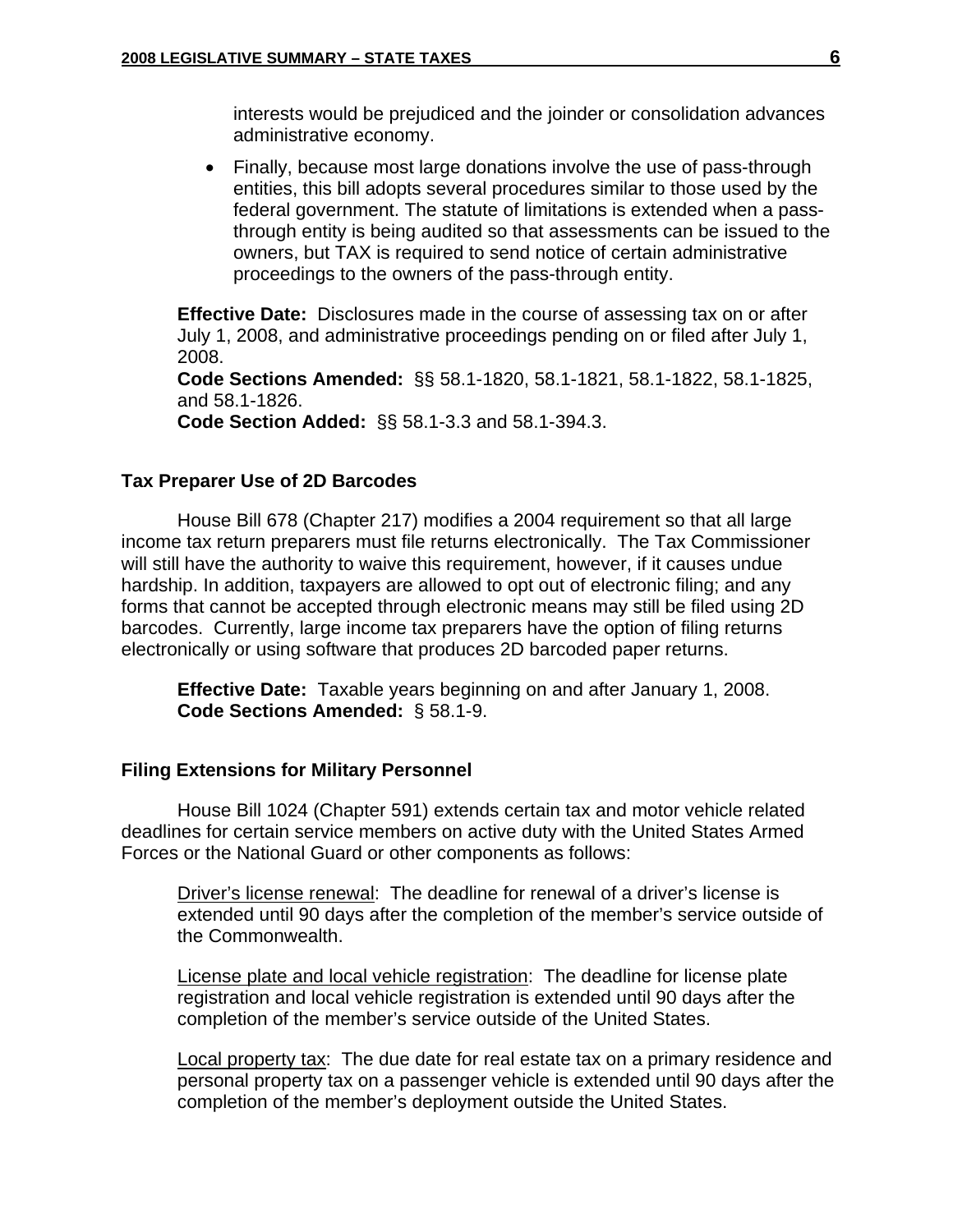Income tax: The due date for Virginia income tax is extended until 90 days after the completion of the member's deployment outside the United States.

The income tax extension supplements an administrative extension granted to service members serving in a combat zone. As described in Tax Bulletin 05-5 (4/26/2005), members of the Armed Forces serving in a combat zone receive either the same individual income tax filing and payment extensions as those granted to them by the Internal Revenue Service ("IRS") plus an additional fifteen days, *or* a one-year extension, whichever date is later. The Department of Taxation has also suspended the service member's obligation to make installment payments of estimated income tax while the filing and payment obligations are suspended because of service in a combat zone. Collection activities for any delinquent taxes attributable to other taxable years during the extension period was also suspended; and it was declared that no penalty or interest would accrue during the extension period. All extensions also apply to spouses of military personnel. For the purposes of these benefits described in Tax Bulletin 05-5, the term "combat zone" includes hazardous duty areas and contingency zones that qualify for similar federal extensions and tax benefits.

**Effective Date:** July 1, 2008. **Code Sections Amended:** §§ 46.2-221.2, 46.2-221.4, 46.2-752, 58.1-341, and 58.1-3916.

#### **Additional Withholding Exemptions**

House Bill 1261 (Chapter 228) repeals 1989 legislation that has never been implemented, although through oversight it briefly became effective from July 1, 2002 through January 1, 2003. The 1989 legislation allowed individuals to claim additional withholding allowances to account for their itemized deductions. The General Assembly repeatedly delayed the effective date by subsequent legislation and included language in four budget bills to repeal the law, but the language expired with each budget. The bill is retroactive to the effective date of the first repeal in the budget.

**Effective Date:** January 1, 2003. **Code Sections Amended: N**one.

#### **Riparian Forest Buffer Protection for Waterways Credit**

House Bill 1309 (Chapter 449) includes individuals' grantor's trusts among the taxpayers eligible to claim the Riparian Forest Buffer Protection for Waterways Tax Credit. The bill overturns Public Document 07-200 (11/30/2007), in which the Department of Taxation ruled that trusts may not qualify for this credit.

**Effective Date:** Taxable years beginning on and after January 1, 2008. **Code Sections Amended:** § 58.1-339.10.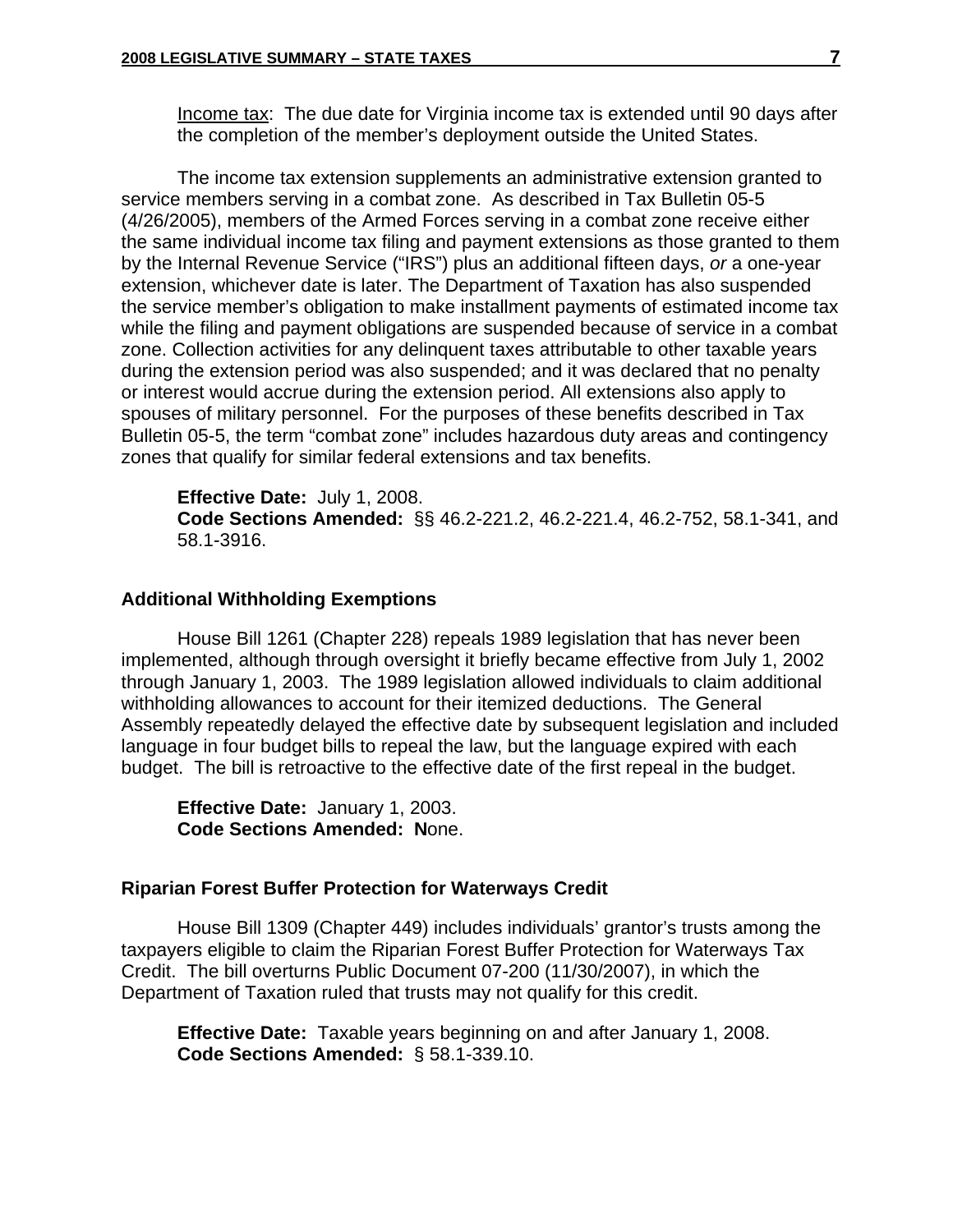### **Voluntary Contributions to Martin Luther King, Jr. Living History and Public Policy Center**

Senate Bill 240 (Chapter 97) clarifies the distribution of the voluntary contribution for the Martin Luther King, Jr. Living History and Public Policy Center by eliminating inapplicable statutory references. The Department of Taxation would be directed to pay any moneys contributed under the voluntary contribution to the Board of Trustees of the Center. Under current law, no more than 25 voluntary contributions may be listed on the individual income tax returns. Following the statutory process enacted in 2005, the Department has added the voluntary contribution for the Martin Luther King, Jr. Living History and Public Policy Center Fund to the 2007 individual income tax return.

**Effective Date:** July 1, 2008. **Code Sections Amended:** § 58.1-344.3.

### **Voluntary Contributions to Community Foundations and the Foundation for Community College Education**

House Bill 1000 (Chapter 313) adds Community Foundations and the Virginia Foundation for Community College Education to the list of voluntary contributions that may be added to the individual income tax return. Under current law, no more than 25 voluntary contributions may be listed on the individual income tax returns. Following the statutory process enacted in 2005, TAX intends to add the voluntary contribution for the Virginia Caregivers Foundation and the Virginia Military Family Relief Fund to the 2008 individual income tax return. The order in which voluntary contributions would be added to the return as space becomes available is:

- (1) Public Library Foundations,
- (2) Celebrating Special Children, Inc. Fund,
- (3) Medicare Part D Counseling Fund,
- (4) Community Foundations, and
- (5) Virginia Foundation for Community College Education.

**Effective Date:** July 1, 2008. **Code Sections Amended:** § 58.1-344.3.

#### **Voluntary Contributions to Community Foundations**

Senate Bill 561 (Chapter 461) also adds Community Foundations to the list of voluntary contributions that may be added to the individual income tax return. See the discussion of House Bill 1000 (Chapter 313) above for more information.

**Effective Date:** July 1, 2008. **Code Sections Amended:** § 58.1-344.3.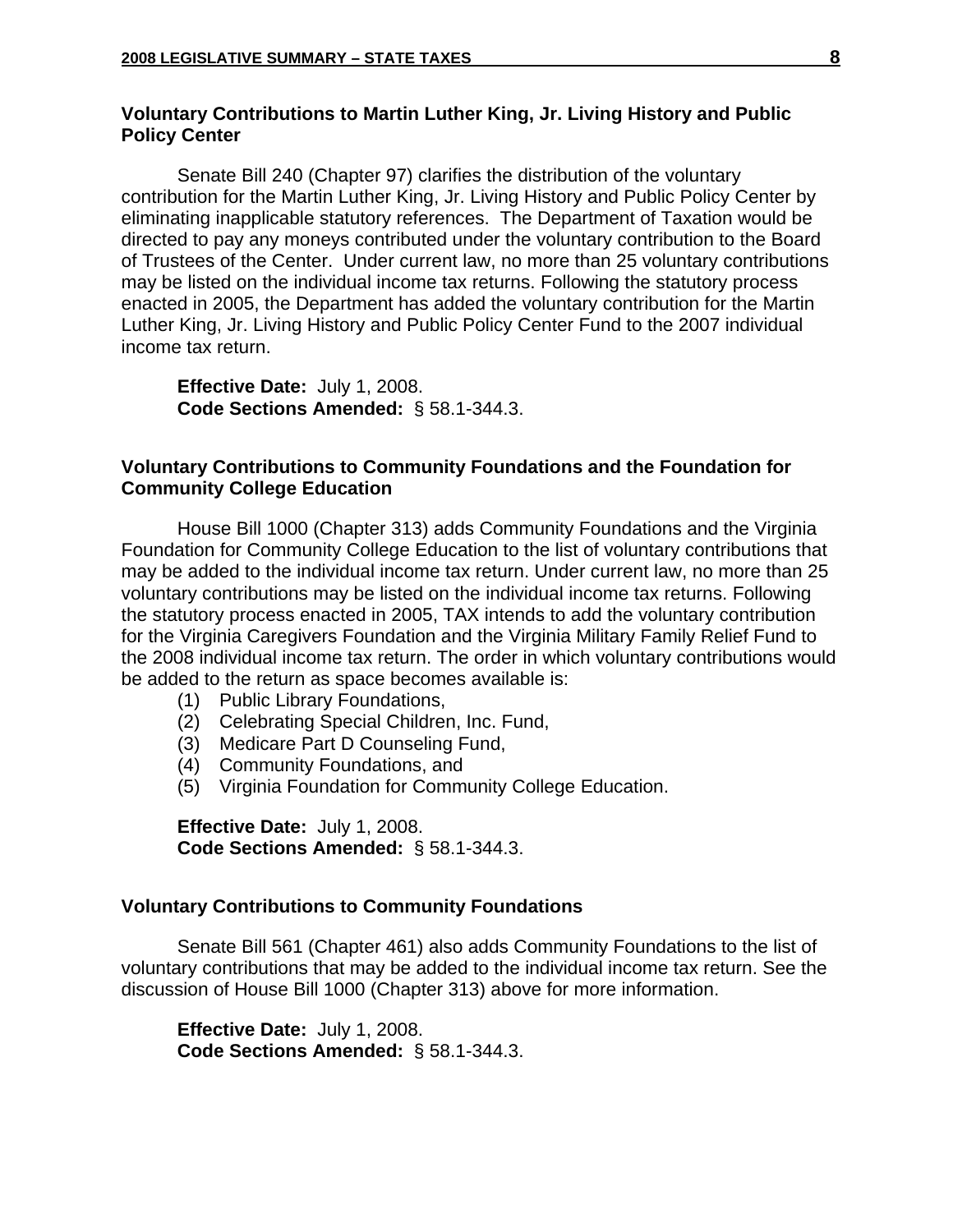## **RETAIL SALES AND USE TAX**

#### **Audio and Visual Works Exemption Extended**

House Bill 711 (Chapter 545) extends the sunset date from July 1, 2009, to July 1, 2019, for the Retail Sales and Use Tax exemption for audio and video works. The exemption is available for the lease, rental, license, sale, other transfer, or use of any audio or video tape, film or other audio visual work. The exemption was first enacted in 1995 and the sunset date was previously extended in 1997, 2002, and 2004.

**Effective Date:** July 1, 2008. **Code Sections Amended:** § 58.1-609.6.

#### **WaterSense Products Exempted During Energy Star October Sales Tax Holiday**

House Bill 1229 (Chapter 554) adds WaterSense qualified products to the items that qualify for exemption from the Retail Sales and Use Tax during the four-day Energy Star Sales Tax Holiday in October. WaterSense qualified products are defined as "those products that have been recognized as being water efficient by the WaterSense program sponsored by the U.S. Environmental Protection Agency as indicated by a WaterSense label." WaterSense qualified products must also have a maximum sales price of \$2,500 per item and be purchased for noncommercial home or personal use to qualify for the exemption. This sales tax holiday will expire on July 1, 2012.

**Effective Date:** July 1, 2008. **Code Sections Amended:** § 58.1-609.1.

### **Printed Material Exemption Extended**

Senate Bill 5 (Chapter 138) extends from July 1, 2008, to July 1, 2012, the exemption from the Retail Sales and Use Tax allowed for the purchase of printing materials by advertising businesses, when the printed material is distributed outside the Commonwealth. This exemption was first enacted in 1995 and was previously extended in 2002 and 2004.

**Effective Date:** July 1, 2008. **Code Sections Amended:** § 58.1-609.6.

#### **Textbook Exemption Extended**

Senate Bill 392 (Chapter 569) will expand the application of the current sales and use tax exemption on sales of textbooks for use by students attending nonprofit colleges and other nonprofit institutions of learning to include students who attend forprofit institutions of learning.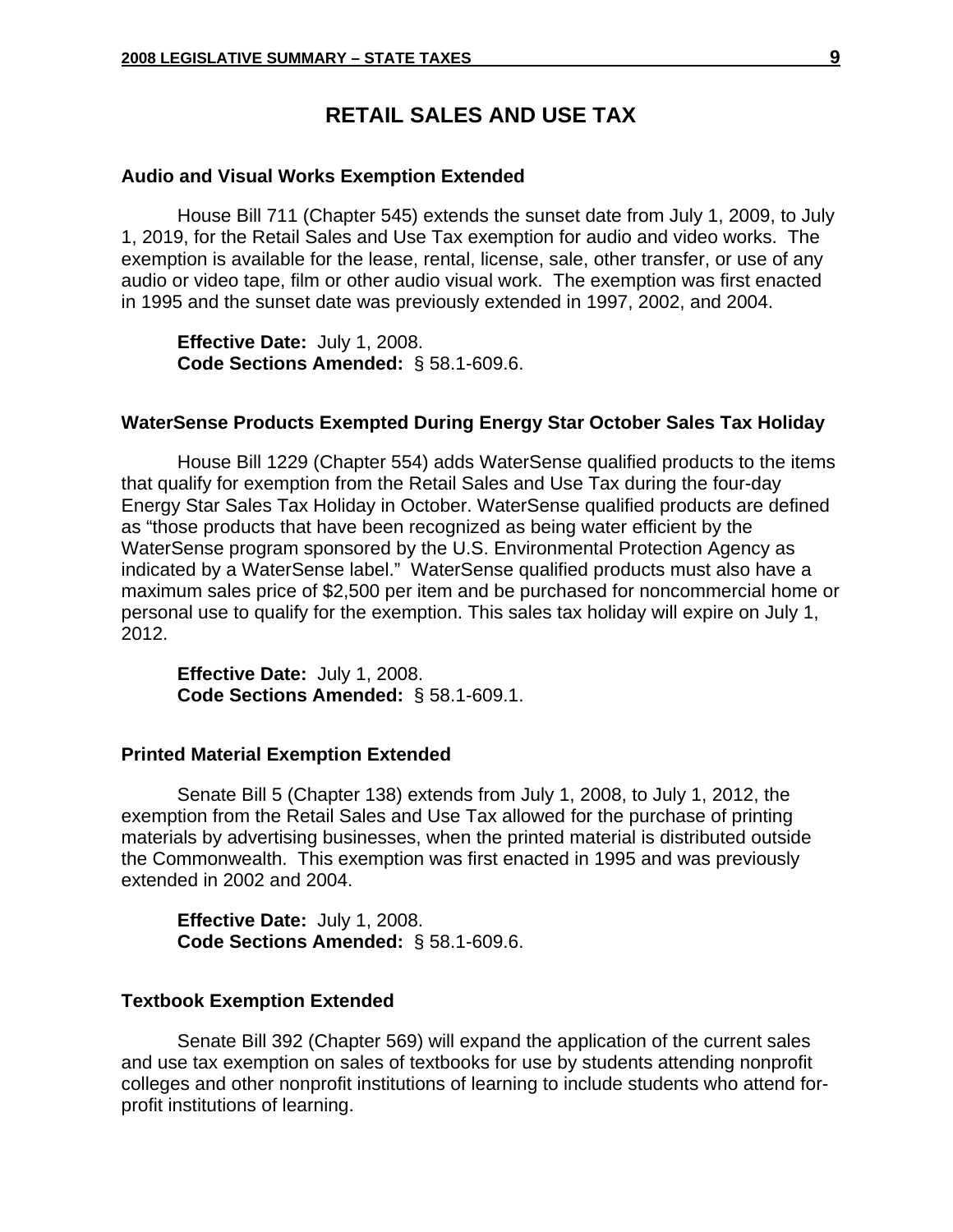**Effective Date:** July 1, 2010. **Code Sections Amended:** § 58.1-609.10.

### **Exemption for Computer Equipment Used in Data Centers**

House Bill 1388 (Chapter 558) and Senate Bill 668 (Chapter 764) provide an exemption from the Retail Sales and Use Tax for computer equipment purchased or leased on or before June 30, 2011 used in data centers for the processing, storage, retrieval or communication of data, including but not limited to servers, routers, connections and other enabling hardware. Purchased or leased upgrades, additions to, or replacement of such equipment would also be exempt. In order to be eligible for this exemption:

- The computer equipment must be part of a new investment of at least \$75 million in such exempt property;
- The data center must be located in a Virginia locality having an unemployment rate above 4.9 percent for the calendar quarter ending November 2007;
- The data center must create at least 100 new jobs paying at least twice the prevailing average wage; and
- The investment must be made in accordance with a memorandum of understanding with the Virginia Economic Development Partnership Authority entered into or amended between January 1, 2008 and December 31, 2008.

**Effective Date:** July 1, 2008. **Code Sections Amended:** § 58.1-609.3.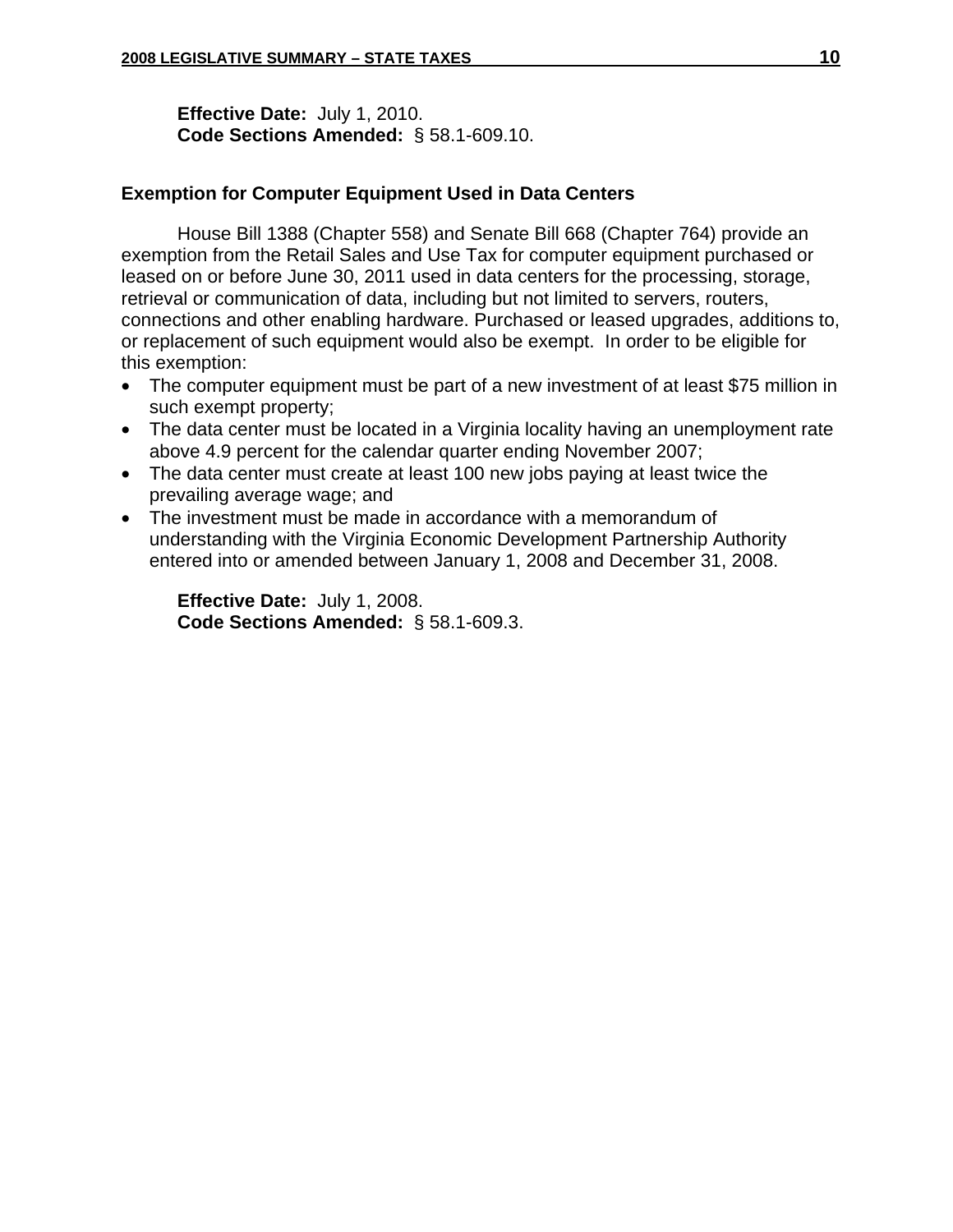## **COMMUNICATIONS SALES AND USE TAX**

#### **Bath County Share of Communications Tax Revenue**

House Bill 487 (Chapter 25) and Senate Bill 262 (Chapter 148) revise the formula for distributions from the Communications Sales and Use Tax Trust Fund so that Bath County will receive a share. Existing law bases the distribution upon revenue from local communications taxes in fiscal year 2006. Because Bath County did not impose any communications taxes in fiscal year 2006, it is not entitled to any distribution even though its residents are paying the communications sales and use tax. Under this legislation, Bath County will receive the same amount as Craig County.

**Effective Date:** July 1, 2008. **Code Sections Amended:** § 58.1-662.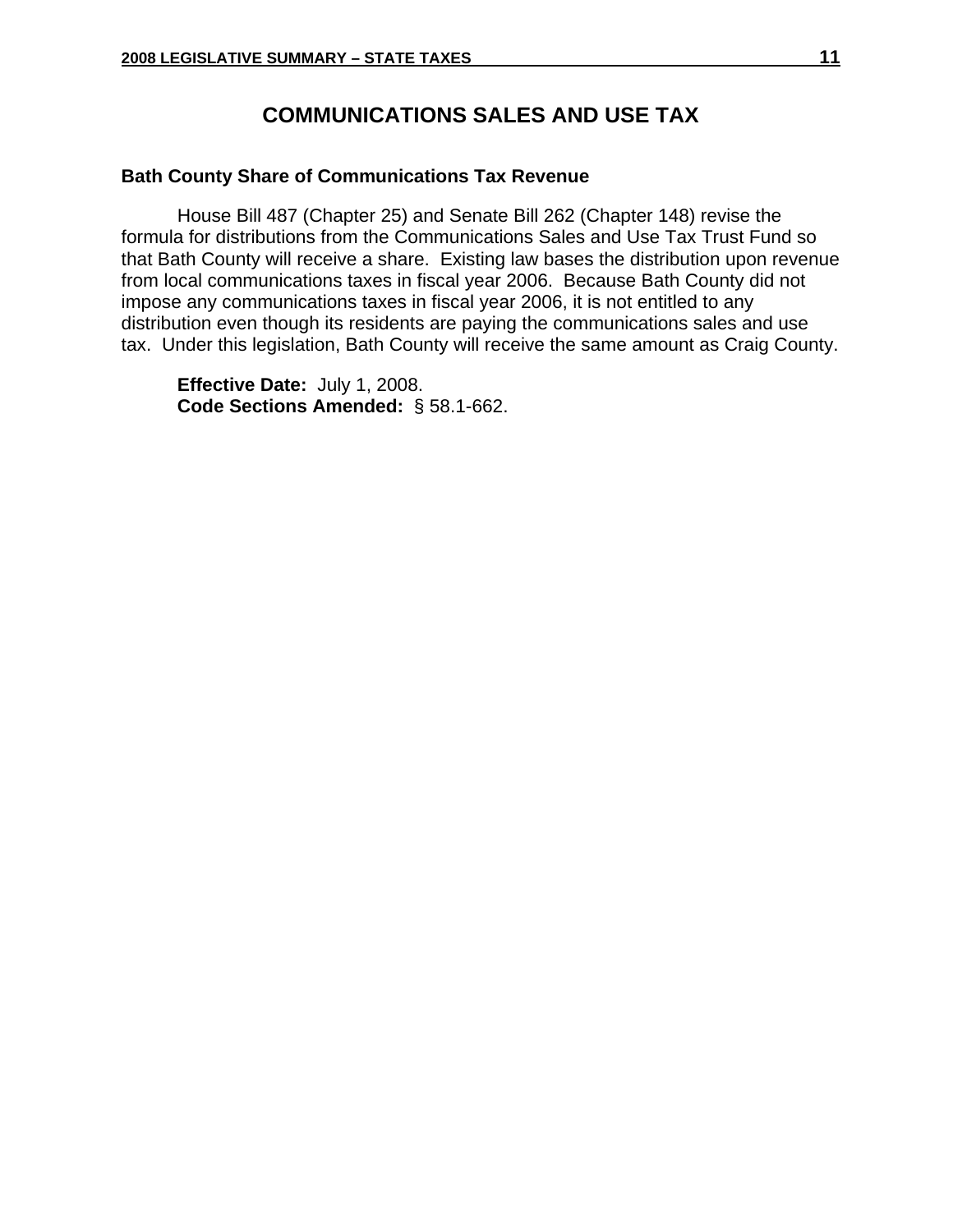## **MISCELLANEOUS TAXES**

### **Title 3.1 Recodified**

House Bill 1331 (Chapter 860) recodifies Chapter 3.1 into Title 3.2 of the Code of Virginia without substantive change. Included in this title are several taxes and assessments on agricultural commodities that are administered by the Department of Taxation. The relevant sections are:

| <u>Commodity</u>      | <b>Current Law Becodified As</b>                       |  |
|-----------------------|--------------------------------------------------------|--|
|                       | Apple  § 3.1-611 et seq § 3.2-1200 et seq.             |  |
|                       | Cattle  § 3.1-796.12 et seq. § 3.2-1300 et seq.        |  |
|                       | Corn § 3.1-1031 et seq§ 3.2-1400 et seq.               |  |
|                       | Cotton  § 3.1-1081 et seq. § 3.2-1500 et seq.          |  |
|                       |                                                        |  |
|                       | Peanut  § 3.1-647 et seq.  § 3.2-1900 et seq.          |  |
| Pork (Slaughter Hog & |                                                        |  |
|                       | Feeder Pig)  § 3.1-763.9 § 3.2-2000 et seq.            |  |
|                       | Sheep  § 3.1-1065 et seq.  § 3.2-2100 et seq.          |  |
|                       | Small Grains  § 3.1-684.41 et seq.  § 3.2-2200 et seq. |  |
|                       | Soybean  § 3.1-684.1 et seq.  § 3.2-2300 et seq.       |  |

The Department of Taxation ceased collecting the taxes on cattle and pork when similar federal taxes were imposed.

**Effective Date:** October 1, 2008. **Code Sections Repealed and Added:** See above.

#### **Tire Recycling Fee Increase Extended**

House Bill 1398 (Chapter 32) and Senate Bill 335 (Chapter 158) extend the current \$1.00 tire recycling fee from July 1, 2008, until July 1, 2011. Thus, the scheduled reduction in the fee to 50 cents has been postponed from July 1, 2008, until July 1, 2011.

**Effective Date:** July 1, 2008. **Code Sections Amended:** § 58.1-641.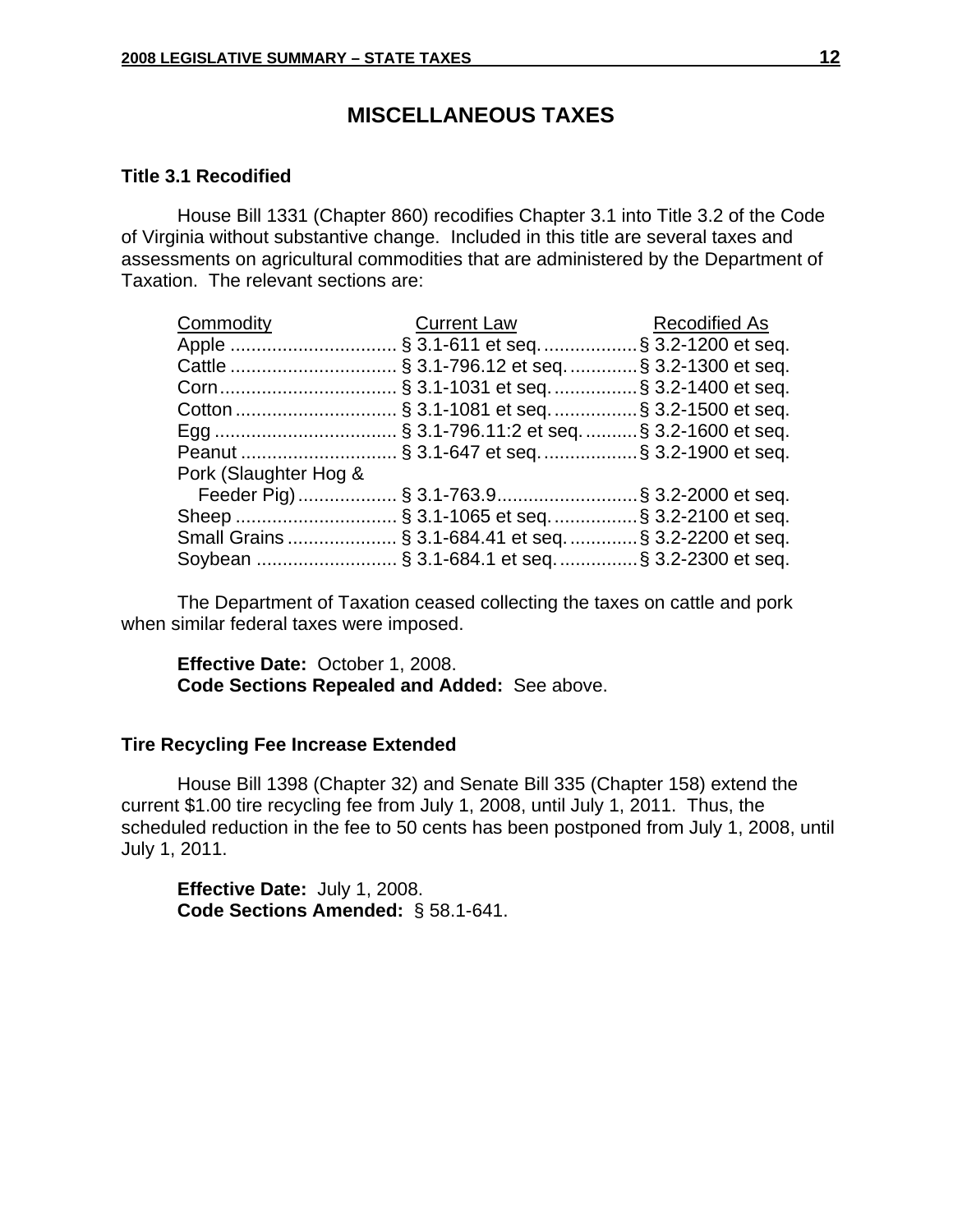## **LOCAL TAX**

## **LEGISLATION**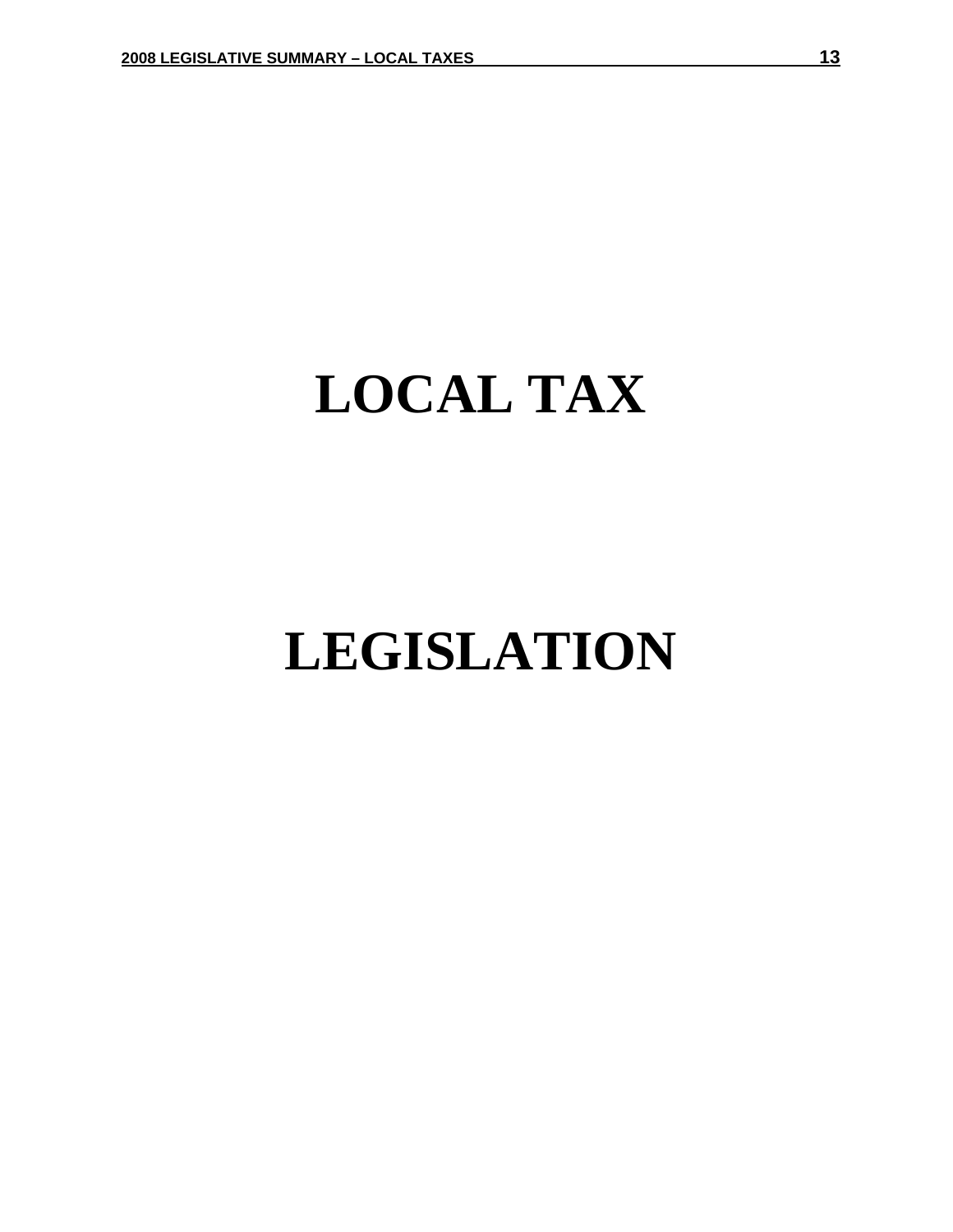## **TRANSPORTATION AUTHORITY TAXES AND FEES**

#### **Repeal Tax on Motor Vehicle Repair Services**

House Bills 361 (Chapter 484) and 579 (Chapter 488) repeal the statutory language that authorized a sales and use tax on motor vehicle repair labor or services to be imposed by the Hampton Roads Transportation Authority and the Northern Virginia Transportation Authority. On February 29, 2008, the Virginia Supreme Court held that the General Assembly could not delegate the power to impose such a tax to either Authority because the members of its governing body are not elected.

**Effective Date:** July 1, 2008. **Code Sections Amended:** §§ 58.1-605 and 58.1-606.

### **Refund Taxes on Motor Vehicle Repair Services and Other Taxes Imposed by the Northern Virginia Transportation Authority**

House Bill 1578 (Chapter 652) provides for the return of the seven taxes and fees imposed by the Northern Virginia Transportation Authority as follows:

- The Department of Motor Vehicles (DMV) will return the 1% initial vehicle registration fee and the \$10 regional registration fee by mail beginning in early April. DMV has published guidelines for the return of the fees on www.dmvNOW.com.
- The Clerks of the Circuit Courts will work with settlement agents to return the congestion relief fee (real estate grantor's tax) to the affected settlement agents within 60 days. The settlement agent will in turn refund the individuals or entities that paid the congestion relief fee. The Clerks have jointly developed uniform guidelines for the return of the fee within 60 days.
- The 2% vehicle rental tax, 2% transient occupancy tax, \$10 safety inspection fee and the 5% sales tax on motor vehicle repair will be sent to the Unclaimed Property Division of the Department of the Treasury. Citizens may request refunds from the Unclaimed Property Division. The Department of Treasury is working to finalize guidelines for refunding money.
- The Department of Taxation (TAX) issued Tax Bulletin 08-6 directing dealers who collected the 5% sales tax on motor vehicle repair to send all the taxes they collected to TAX by May 6 so that TAX can send the funds to the Unclaimed Property Division of the Department of the Treasury.

**Effective Date:** March 25, 2008. **Code Sections Affected:** None.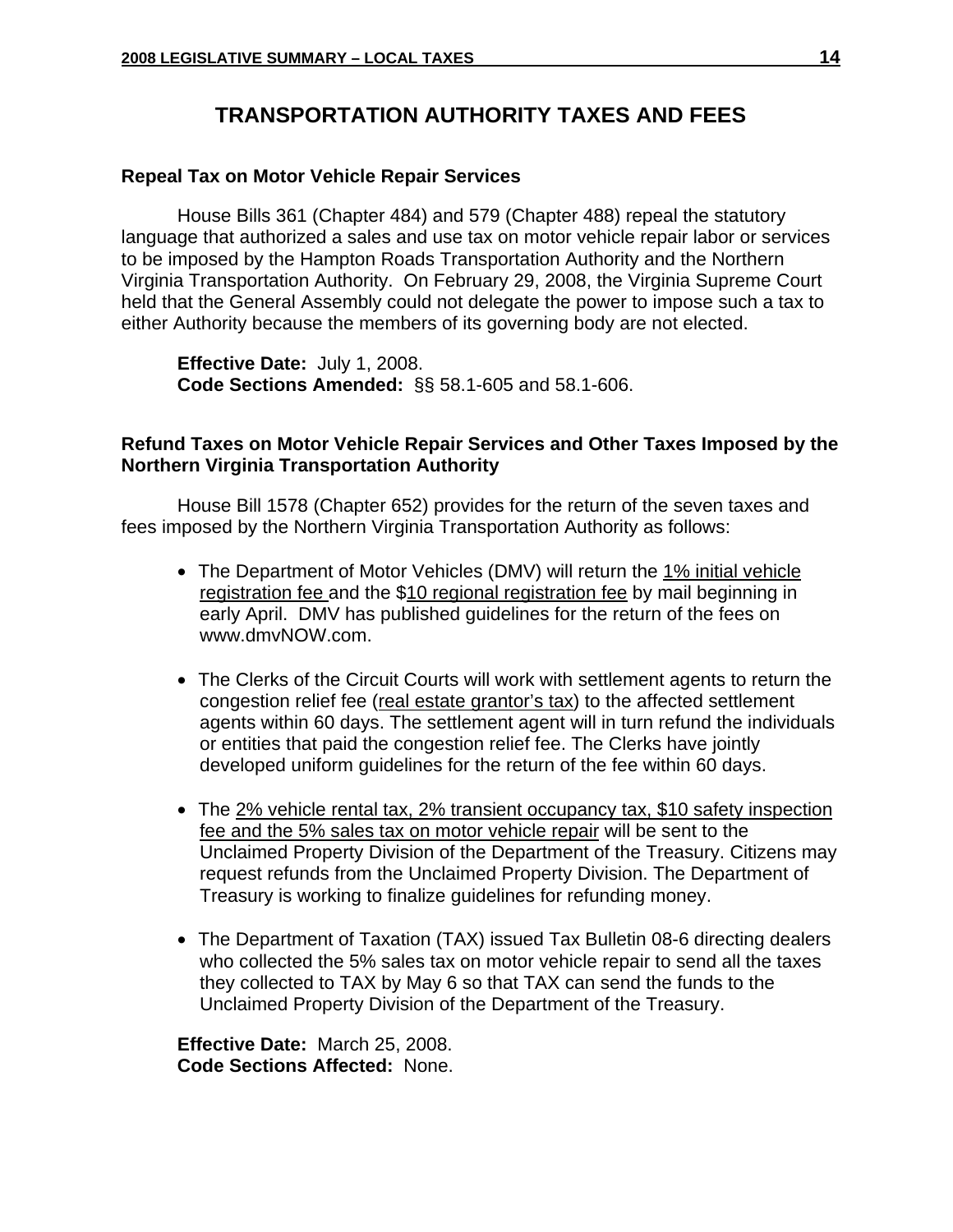## **TANGIBLE PERSONAL PROPERTY TAX**

#### **Extends Sunset Date for Separate Classification of Certain Property**

House Bill 625 (Chapter 26) and Senate Bill 192 (Chapter 94) extend the sunset date from June 30, 2009 to June 30, 2019 for the separate classification, for personal property tax rate purposes, of tangible personal property used in manufacturing, testing or operating satellites within a Multicounty Transportation Improvement District. This separate classification is currently set to expire on the earlier of June 30, 2009, or the date on which a special improvements tax on real property in a Multicounty Transportation Improvement District is no longer levied in accordance with *Va. Code* § 15.2-4607.

**Effective Date:** July 1, 2008. **Code Sections Amended:** § 58.1-3506.

#### **Treasurer to Add Uncollected Balances to Delinquent List**

House Bill 869 (Chapter 550) requires the Treasurer to furnish to local governing bodies a list of uncollected balances of personal property taxes on vehicles that (i) were owned by taxpayers, now deceased, upon whose estates no qualification has been made, or (ii) were transferred to bona fide purchasers for value without knowledge, on the part of the persons who made the transfer, of the unpaid taxes. This bill would also require that the Treasurer be given credit for all uncollected taxes shown on the list, thus relieving the Treasurer of any further duty to collect such taxes.

Under current law, the Treasurer is required to create lists for six separate categories of delinquent or uncollectible taxes within 60 days of the end of the fiscal year, including the category for uncollected balances of personal property taxes on certain vehicles, as set forth above. The current statute requires that, upon request by a governing body of any locality, the Treasurer must furnish a copy of any of the first five separate categories of uncollected or delinquent taxes maintained by the Treasurer. The statute does not currently require the Treasurer to furnish to local governing bodies the sixth category, consisting of uncollected balances of personal property taxes on certain vehicles, as set forth above.

**Effective Date:** July 1, 2008. **Code Sections Amended:** § 58.1-3924.

#### **Separate Classification for Low-Speed Vehicles**

Senate Bill 195 (Chapter 143) creates a separate classification for local property tax purposes for low-speed vehicles. The *Code* defines low-speed vehicles as any four-wheeled electrically-powered vehicle, except a motor vehicle or low-speed vehicle that is used exclusively for agricultural or horticultural purposes or a golf cart, whose maximum speed is greater than 20 miles per hour but not greater than 25 miles per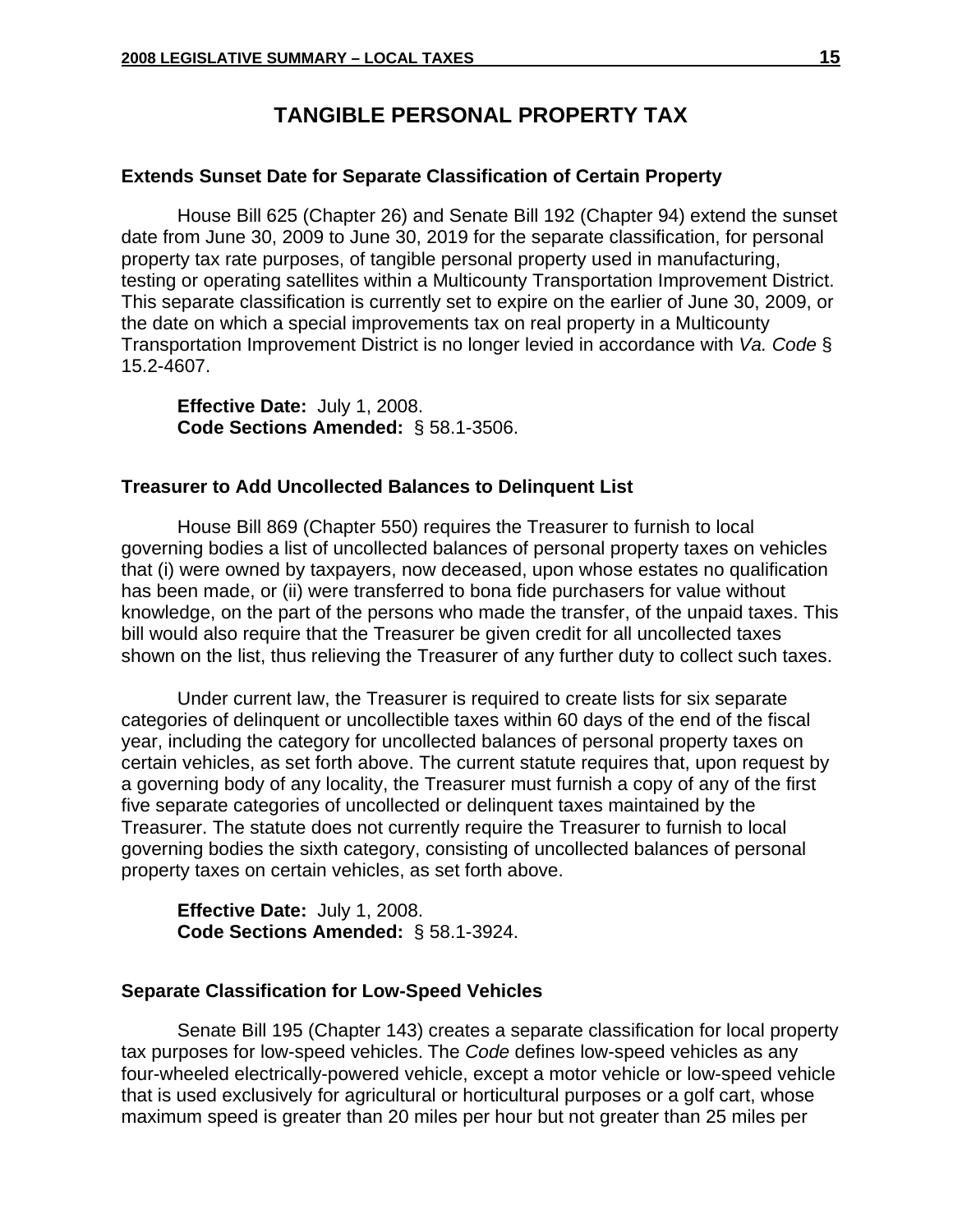hour and is manufactured to comply with safety standards contained in Title 49 of the Code of Federal Regulations, § 571.500. Low-speed vehicles are similar to golf carts. However, because they are capable of exceeding a speed of 20 miles per hour, lowspeed vehicles are subject to Federal Motor Vehicle Safety Standard No. 500 (49 CFR 571.400), whereas golf carts are only subject to state and local requirements regarding safety equipment.

**Effective Date:** July 1, 2008. **Code Sections Amended:** § 58.1-3506.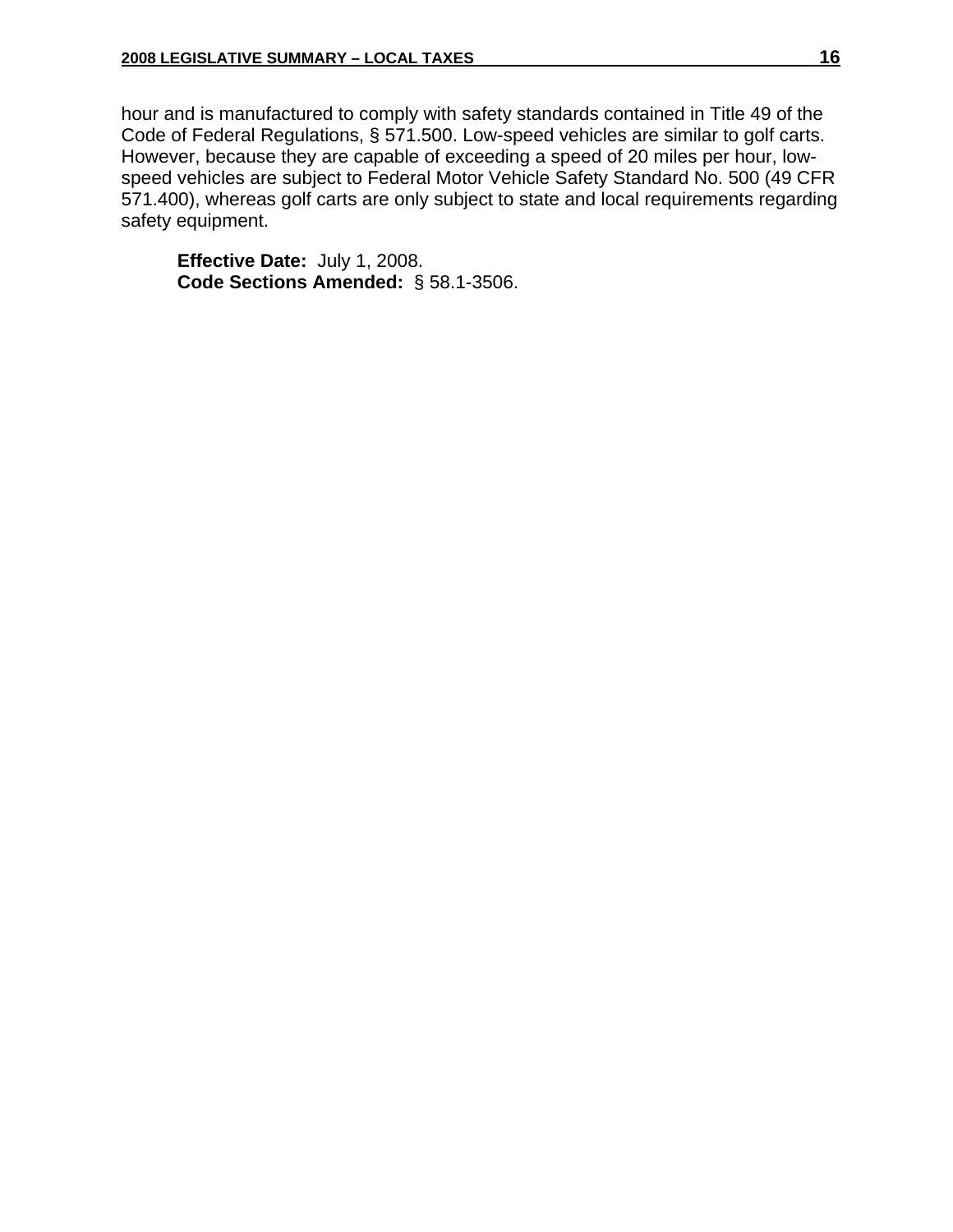## **REAL ESTATE TAX**

## **Exemptions for Elderly or Disabled**

## **Background**

The *Code of Virginia* authorizes localities to provide real estate tax exemptions or deferrals to the elderly or disabled, provided that they meet certain income and net worth limitations. The *Code* divides localities into three groups and specifies a maximum dollar amount for the income and net worth limitations (and other conditions) applicable to each group as follows:

|                  |   | Effective Through June 30, 2008<br>Net Worth<br>Income                                                                                                                                                                                                                                    | Effective On and After July 1, 2008<br>Net Worth<br>Income                                                                                                                                                                                                                                |
|------------------|---|-------------------------------------------------------------------------------------------------------------------------------------------------------------------------------------------------------------------------------------------------------------------------------------------|-------------------------------------------------------------------------------------------------------------------------------------------------------------------------------------------------------------------------------------------------------------------------------------------|
| General<br>Group |   | \$50,000<br>\$200,000<br>Applies to all localities not included in<br>one of the special groups below.                                                                                                                                                                                    | \$50,000<br>\$200,000<br>Applies to all localities not included in<br>one of the special groups below.                                                                                                                                                                                    |
| S<br>P<br>Ε<br>А |   | \$350,000.<br>\$62,000<br>Applies to: Cities of Charlottesville,<br>Chesapeake, Norfolk, Portsmouth,<br>Richmond, Suffolk, and Virginia Beach<br>and the Counties of Chesterfield,<br>Goochland, and Henrico.                                                                             | \$350,000.<br>\$67,000<br>Applies to: Cities of Charlottesville,<br>Chesapeake, Hampton, Newport<br>News, Norfolk, Portsmouth, Richmond,<br>Suffolk, and Virginia Beach and the<br>Counties of Chesterfield, Goochland,<br>Hanover, Henrico, and Powhatan.                                |
| G<br>R<br>P      | Ш | \$540,000.<br>\$75,000<br>Applies to: Cities of Alexandria,<br>Fairfax, Falls Church, Manassas, and<br>Manassas Park, and the Counties of<br>Arlington, Clarke, Fairfax, Fauquier,<br>Loudoun, Prince William, and Stafford,<br>and in any incorporated town located<br>in such counties. | \$540,000.<br>\$75,000<br>Applies to: Cities of Alexandria,<br>Fairfax, Falls Church, Manassas, and<br>Manassas Park, and the Counties of<br>Arlington, Clarke, Fairfax, Fauquier,<br>Loudoun, Prince William, and Stafford,<br>and in any incorporated town located<br>in such counties. |

## **Exemptions for Elderly or Disabled – Limits increased**

House Bill 698 (Chapter 298) transfers the Cities of Hampton and Newport News and the Counties of Hanover and Powhatan from the general group to the first special group, and increases the specified income limit for the first special group from \$62,000 to \$67,000; the net worth limit is unchanged at \$350,000. These limits apply in the Cities of Charlottesville, Chesapeake, Hampton, Newport News, Norfolk, Portsmouth, Richmond, Suffolk, and Virginia Beach and the Counties of Chesterfield, Goochland, Hanover, Henrico, and Powhatan.

**Effective Date:** July 1, 2008. **Code Sections Amended:** §§ 58.1-3211 and 58.1-3211.1.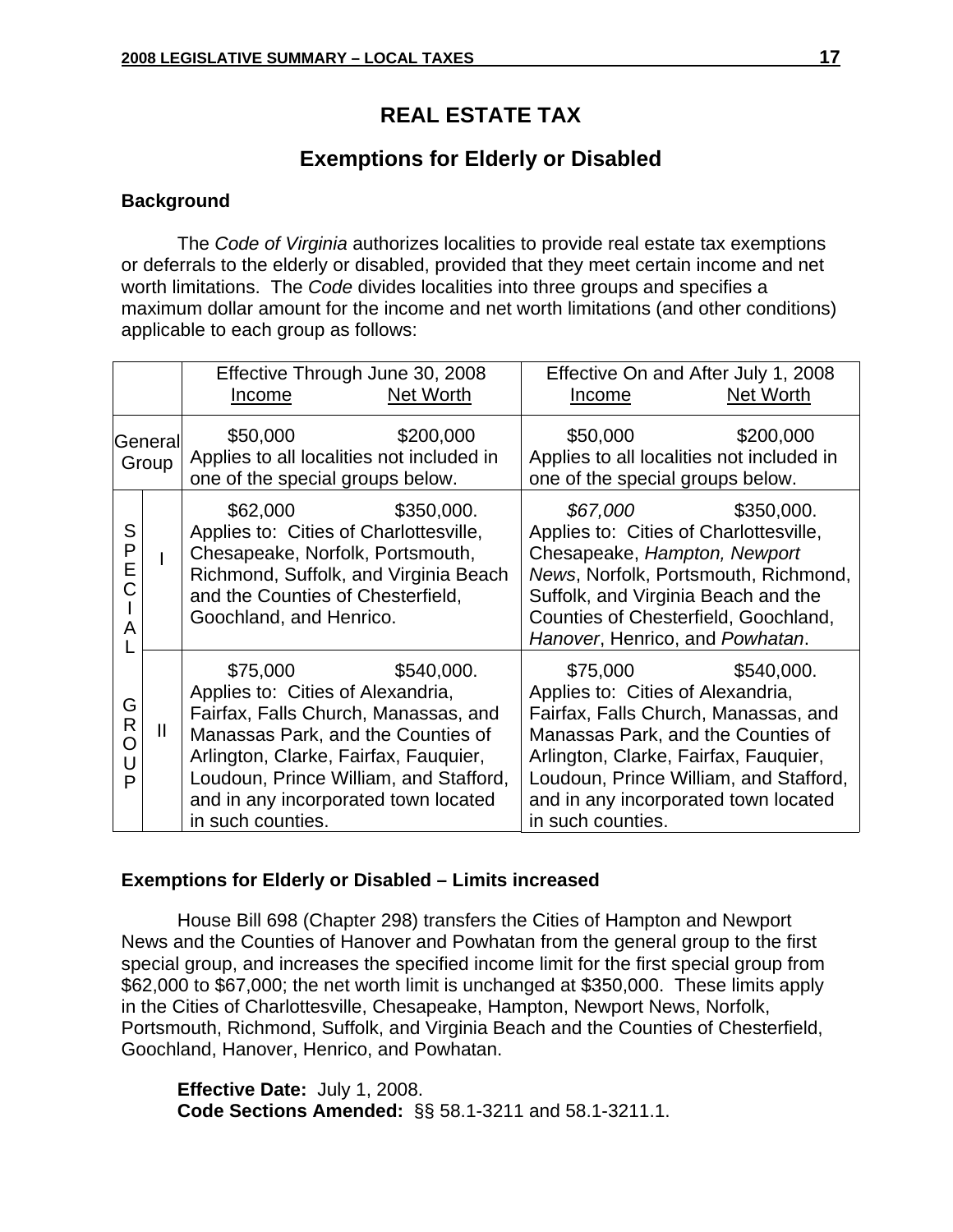#### **Exemptions for Elderly or Disabled – Limits increased**

House Bill 1503 (Chapter 231) and Senate Bill 203 (Chapter 144) raise the maximum income eligibility restrictions in the first special group from \$62,000 to 67,000; the net worth limit is unchanged at \$350,000. These limits apply in the Cities of Charlottesville, Chesapeake, Norfolk, Portsmouth, Richmond, Suffolk, and Virginia Beach and the Counties of Chesterfield, Goochland, and Henrico.

**Effective Date:** July 1, 2008. **Code Sections Amended:** § 58.1-3211.

#### **Exemptions for Elderly or Disabled – Limits increased**

Senate Bill 283 (Chapter 695) transfers the Cities of Hampton and Newport News and the Counties of Powhatan and Hanover from the general group to the first special group authorized to use an income limitation of \$62,000 and a net worth limitation of \$350,000. These limits apply in the Cities of Charlottesville, Chesapeake, Hampton, Newport News, Norfolk, Portsmouth, Richmond, Suffolk, and Virginia Beach and the Counties of Chesterfield, Goochland, Hanover, Henrico, and Powhatan.

**Effective Date:** July 1, 2008. **Code Sections Amended:** §§ 58.1-3211 and 58.1-3211.1.

#### **Exemptions for Elderly or Disabled – Use of Current Year's Income**

House Bill 163 (Chapter 208) authorizes localities that allow a real property tax exemption or deferral to an elderly or handicapped person based on the applicant's prior year's income and financial worth to also grant an exemption or deferral based on the anticipated income and net worth for the current year. The bill would require the applicant to file an affidavit to demonstrate a substantial change of circumstances that would result in income and financial worth levels that are within the limitations of the ordinance.

**Effective Date:** July 1, 2008. **Code Sections Amended:** § 58.1-3215.

#### **Exemptions for Elderly or Disabled – Income of Nonrelatives**

House Bill 1479 (Chapter 334) allows exemption and deferral programs for the elderly and handicapped to include the income of nonrelatives living in the applicant's dwelling, except for bona fide tenants or bona fide caregivers of the owner, when computing the maximum income limits to be eligible for the tax relief.

**Effective Date:** July 1, 2008. **Code Sections Amended:** § 58.1-3211.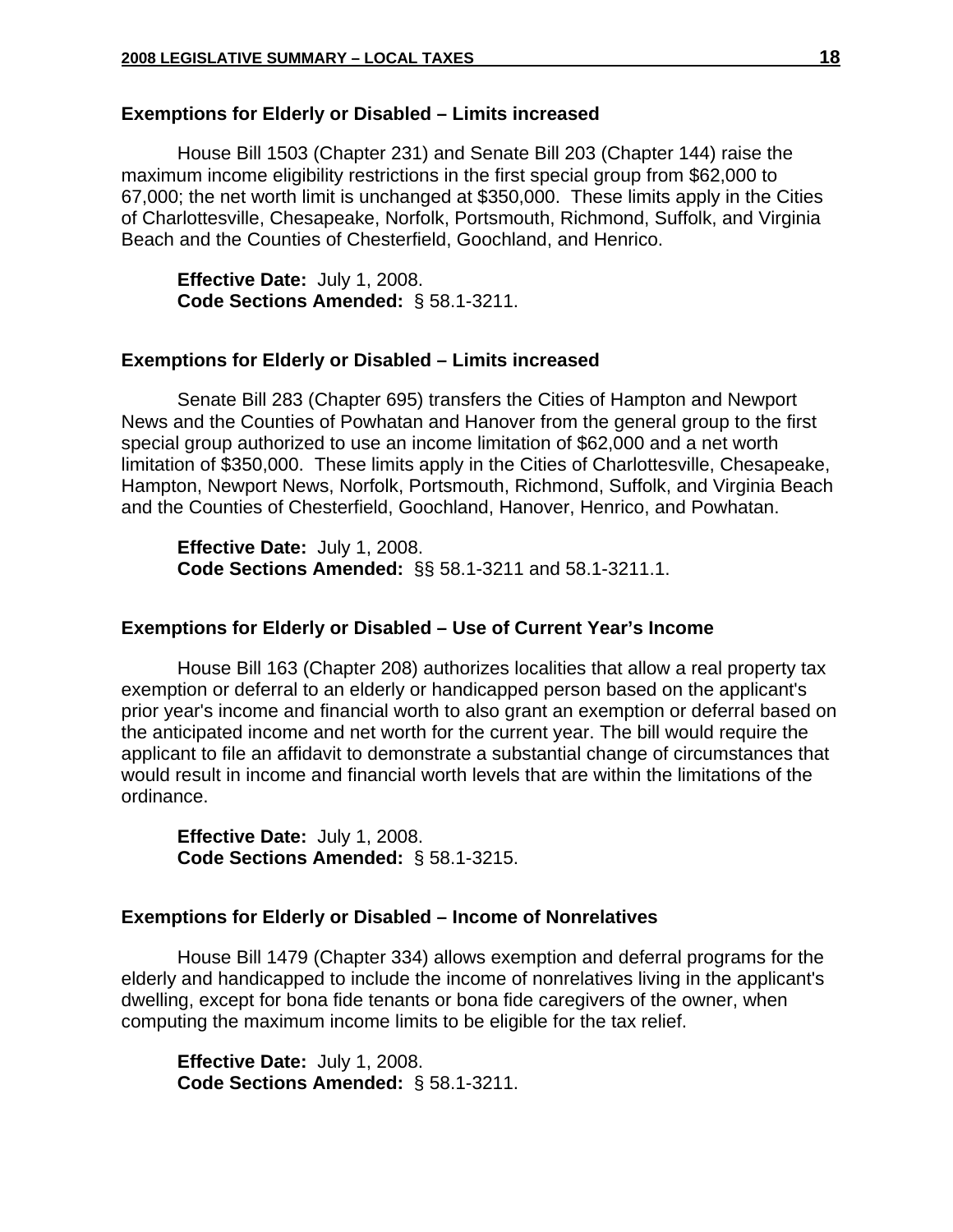## **OTHER**

## **Classification of Certain Energy Efficient Buildings**

House Bill 239 (Chapter 288) and Senate Bill 174 (Chapter 401) add other performance guidelines and standards that energy efficient buildings could meet or exceed to be classified as a separate class of real property. Any building that meets or exceeds performance guidelines or standards under the Green Globes Green Building Rating System of the Green Building Initiative, Leadership in Energy and Environmental Design (LEED) Green Building Rating System, EarthCraft House program, or Energy Star program would also be defined as an energy-efficient building. Certification of energy efficiency would be determined by a certification issued under any one of the programs or a determination by an architect or engineer designated by the locality that the building meets or exceeds the performance guidelines or standards under any one of the four programs. Under current law, only buildings that exceed the energy efficiency standards prescribed in the Virginia Uniform Statewide Building Code by at least 30 percent are deemed energy-efficient buildings, and the certification of energy efficiency is performed by an engineer or contractor that is not related to the taxpayer.

**Effective Date:** July 1, 2008. **Code Sections Amended:** § 58.1-3221.2.

### **Certification of Assessors and Appraisers**

House Bill 314 (Chapter 540) requires the Department of Taxation to establish a certification program for all supervisors, assessors and appraisers contracted by any county or city to perform assessments or reassessments of real property. The certification requirements would include (i) minimum education, training and experience; and (ii) standards of conduct and practice. The bill would require such supervisors, assessors and appraisers to be certified by the Department prior to being contracted to perform assessment and reassessment services for localities.

The Department currently certifies one full-time assessor or real estate appraiser in each city and county, and the applicant must have (i) a comprehensive knowledge of modern real estate appraisal and assessment practices and related regulations and laws; (ii) graduated from college preferably with a degree in Business, Real Estate, or Economics and six years of real estate appraisal experience, including three year administrative experience, or any equivalent combination of experience and training; and (ii) a valid Virginia driver's license.

**Effective Date:** July 1, 2008. **Code Sections Amended:** §§ 58.1-3253, 58.1-3258, 58.1-3271, 58.1-3275, and 58.1-3276. **Code Section Added:** §§ 58.1-3258.1 and 58.1-3258.2.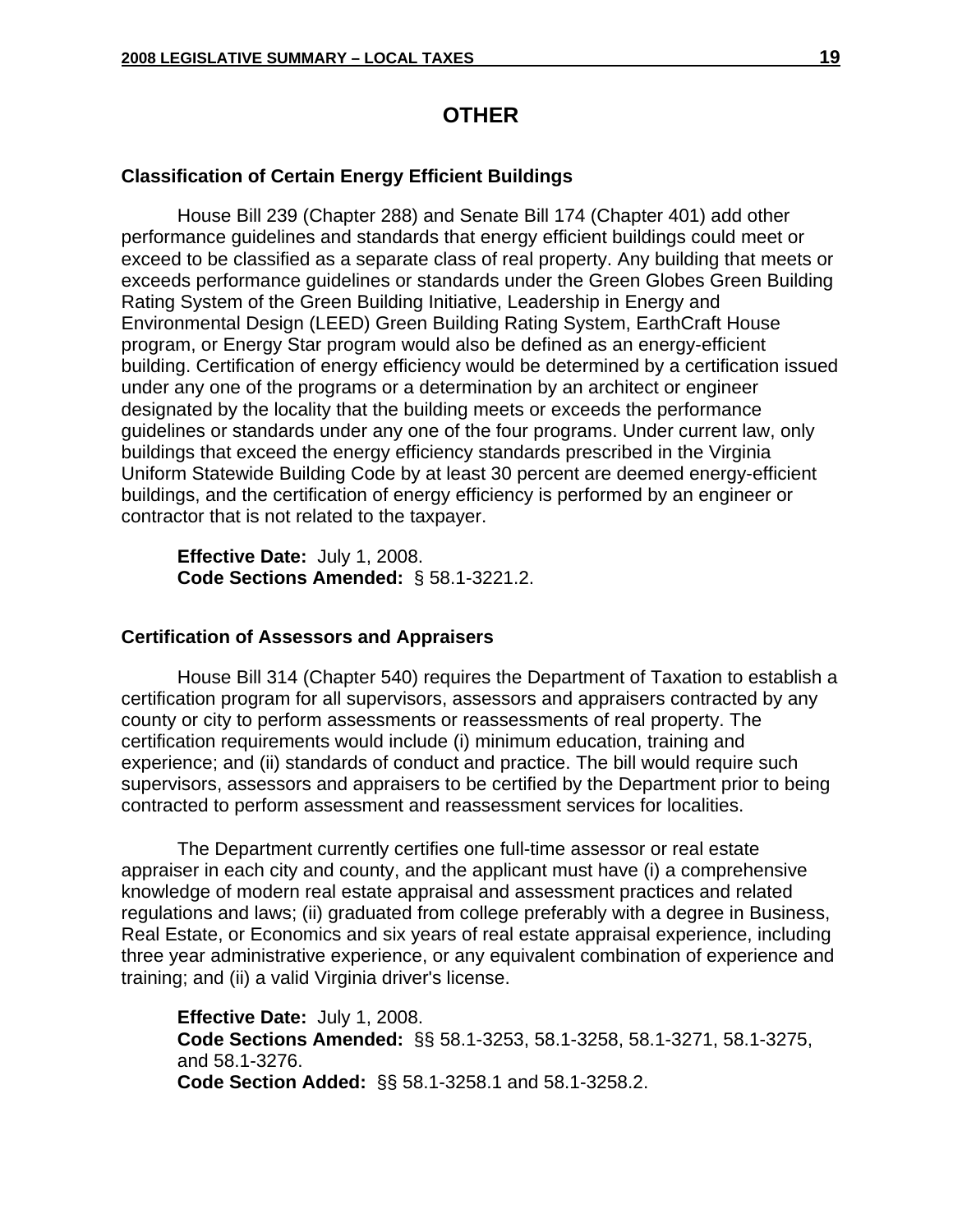### **Public Service Corporation Property**

House Bill 1123 (Chapter 642) provides that the real and tangible personal property of public service corporations and electric suppliers is not subject to the additional real property tax on commercial and industrial property imposed by a member locality of the Hampton Roads Transportation Authority unless a final certificate of occupancy for a commercial or industrial use has been issued and remains in effect.

**Effective Date:** July 1, 2008. **Code Sections Amended:** § 58.1-2606.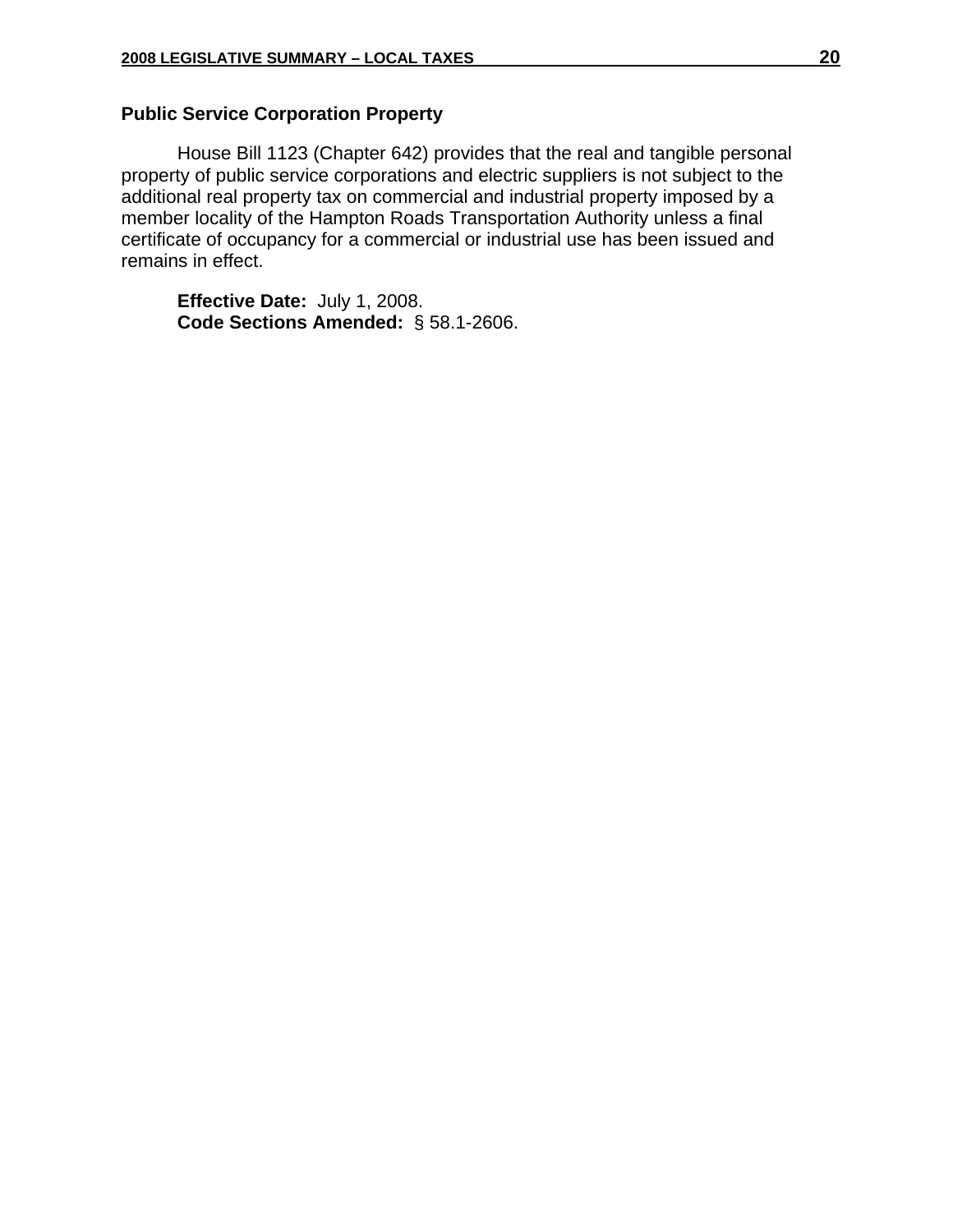## **MISCELLANEOUS TAXES**

#### **Admissions Tax Authorized in Scott County**

House Bill 220 (Chapter 210) authorizes Scott County to impose a tax on admissions to any off-track horse race wagering facility located in the county in the amount of \$0.25 for each patron. Currently, under *Code of Va.* § 58.1-3840, cities and towns that have general taxing powers in their charters may impose an excise tax on admissions. However, counties are limited in their taxing powers. Roanoke County imposes an admissions tax pursuant to its amended charter. The counties of Fairfax, Arlington, Dinwiddie, Prince George, Brunswick, Culpeper and New Kent are currently authorized to impose an admissions tax under *Code of Va.* § 58.1-3818, but the tax may not exceed ten percent of the admission charge for attendance to an event.

**Effective Date:** July 1, 2008. **Code Section Added:** § 58.1-3818.01.

#### **Tourism Zones**

Senate Bill 591 (Chapter 462) increases, from ten years to twenty years, the time period in which any locality may provide tax incentives in a tourism zone. Currently, localities are authorized to establish one or more tourism zones and provide tax incentives within tourism zones for up to ten years. The incentives include, but are not limited to: (i) reduction of permit fees, (ii) reduction of user fees and (iii) reduction of any type of gross receipts tax.

**Effective Date:** July 1, 2008. **Code Sections Amended:** § 58.1-3851.

#### **Additional Utility Tax In Fauquier County For Underground Lines**

House Bill 357 (Chapter 355) adds Fauquier County to those localities that may request an electric utility that proposes to construct an overhead electric transmission line of 150 kilovolts or more, any portion of which would be located in the county, to enter into an agreement that provides:

- the county will impose a tax or assessment on electric utility customers in a special rate district in an amount sufficient to cover the utility's additional costs of constructing that portion of the proposed line to be located in the county, or any smaller portion thereof as the utility and the county may agree, as an underground rather than an overhead line;
- the tax or assessment will be shown as a separate item on such customers' electric bills and will be collected by the utility on behalf of the county;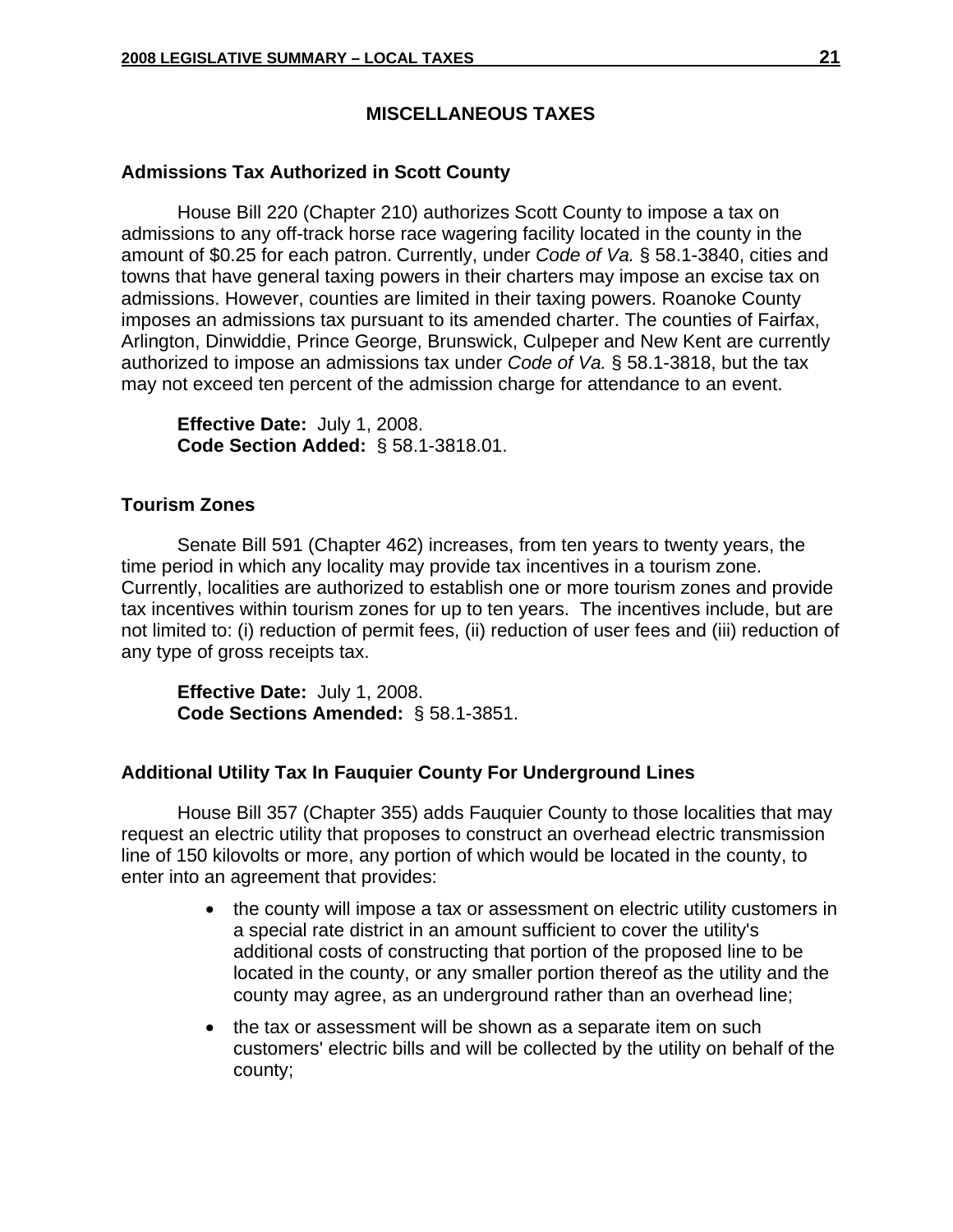- the utility will construct, operate, and maintain the agreed portion of the line underground;
- the county will pay to the utility its full additional costs of constructing that portion of the line underground rather than overhead; and
- such other terms and conditions as the parties may agree.

**Effective Date:** July 1, 2008. **Code Sections Amended:** § 15.2-2404.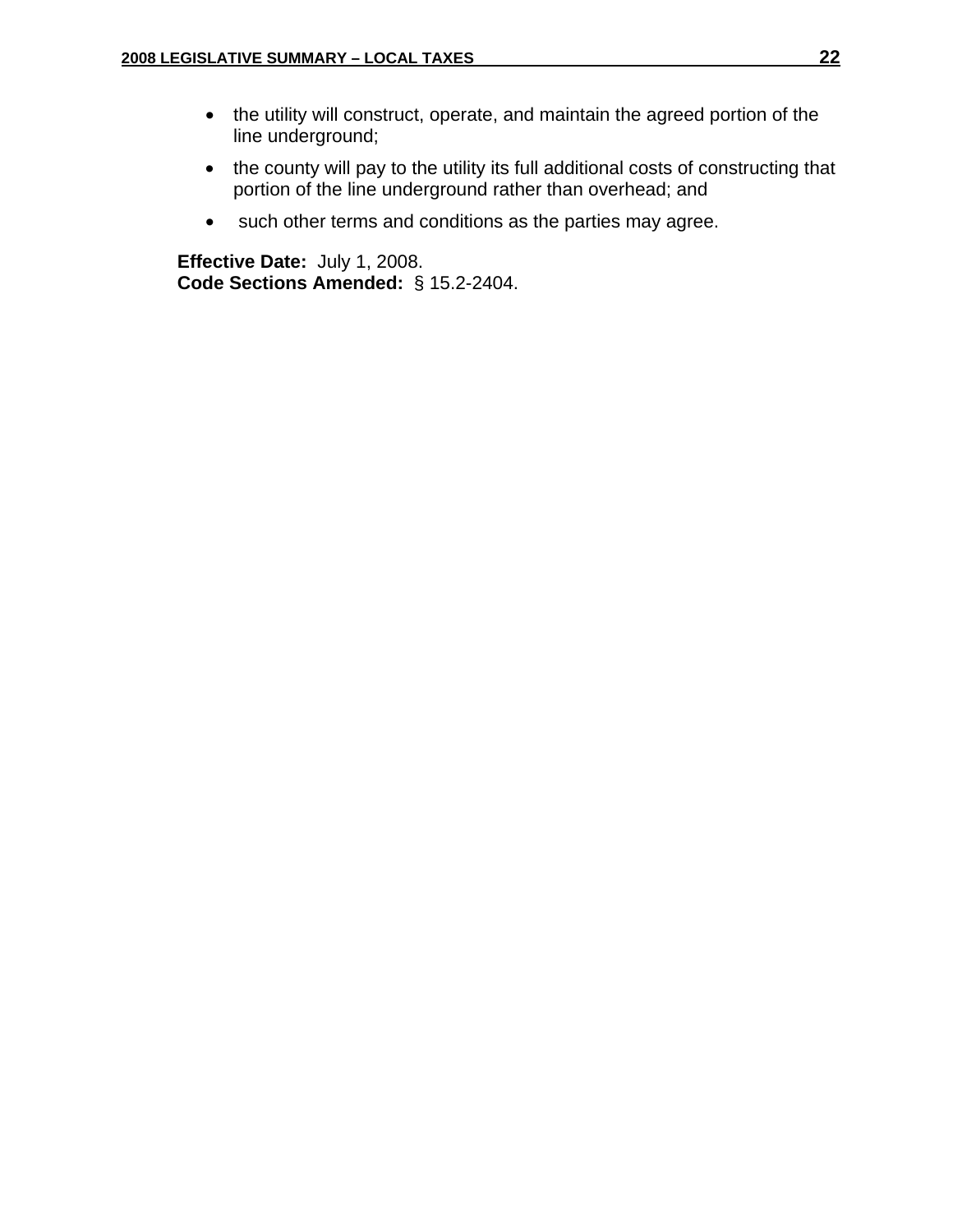## **TRANSIENT OCCUPANCY TAX**

#### **Arlington County Sunset Date Extended**

House Bill 787 (Chapter 30) and Senate Bill 462 (Chapter 153) extend the sunset date from January 1, 2009, to January 1, 2012, for Arlington County to impose an additional transient occupancy tax at a maximum rate of one-fourth of one percent of the amount charged for the occupancy of any room or space occupied. The revenues collected from the additional tax are to be designated and spent in promoting tourism and business travel in the county.

**Effective Date:** July 1, 2008. **Code Sections Amended:** § 58.1-3822.

#### **Numerous Counties Authorized to Impose Tax**

House Bill 1453 (Chapter 230) requires certain localities to consult local tourism industry organizations in deciding how to spend revenue from the portion of their local transient occupancy tax that exceeds two percent. If there are no local tourism industry organizations in the locality, the governing body would be required to hold a public hearing prior to making any determination relating to attracting travelers to the locality and generating tourism revenues in the locality. Currently, these counties must spend the revenues generated by any portion of the transient occupancy tax that exceeds two percent on promoting tourism, travel or business that generates tourism or travel in the locality. However, these localities are not currently required to consult with local tourism industry organizations. The law applies to the Counties of Albemarle, Bedford, Botetourt, Cumberland, Floyd, Gloucester, King George, Loudon, Mecklenberg, Nelson, Prince Edward, Spotsylvania, Stafford, Wise, and York.

**Effective Date:** July 1, 2008. **Code Sections Amended:** § 58.1-3819.

#### **Advertising Historic Triangle Area**

Senate Bill 770 (Chapter 839) names the Greater Williamsburg Chamber and Tourism Alliance would serve as the fiscal agent for, and provide administrative support in coordination with, the Williamsburg Area Destination Marketing Committee to assure the integrity and accountability of expenditures of transient occupancy tax revenue in the Counties of James City and York. The status and membership of the Williamsburg Area Destination Marketing Committee is also specified.

**Effective Date:** July 1, 2008. **Code Sections Amended:** § 58.1-3823.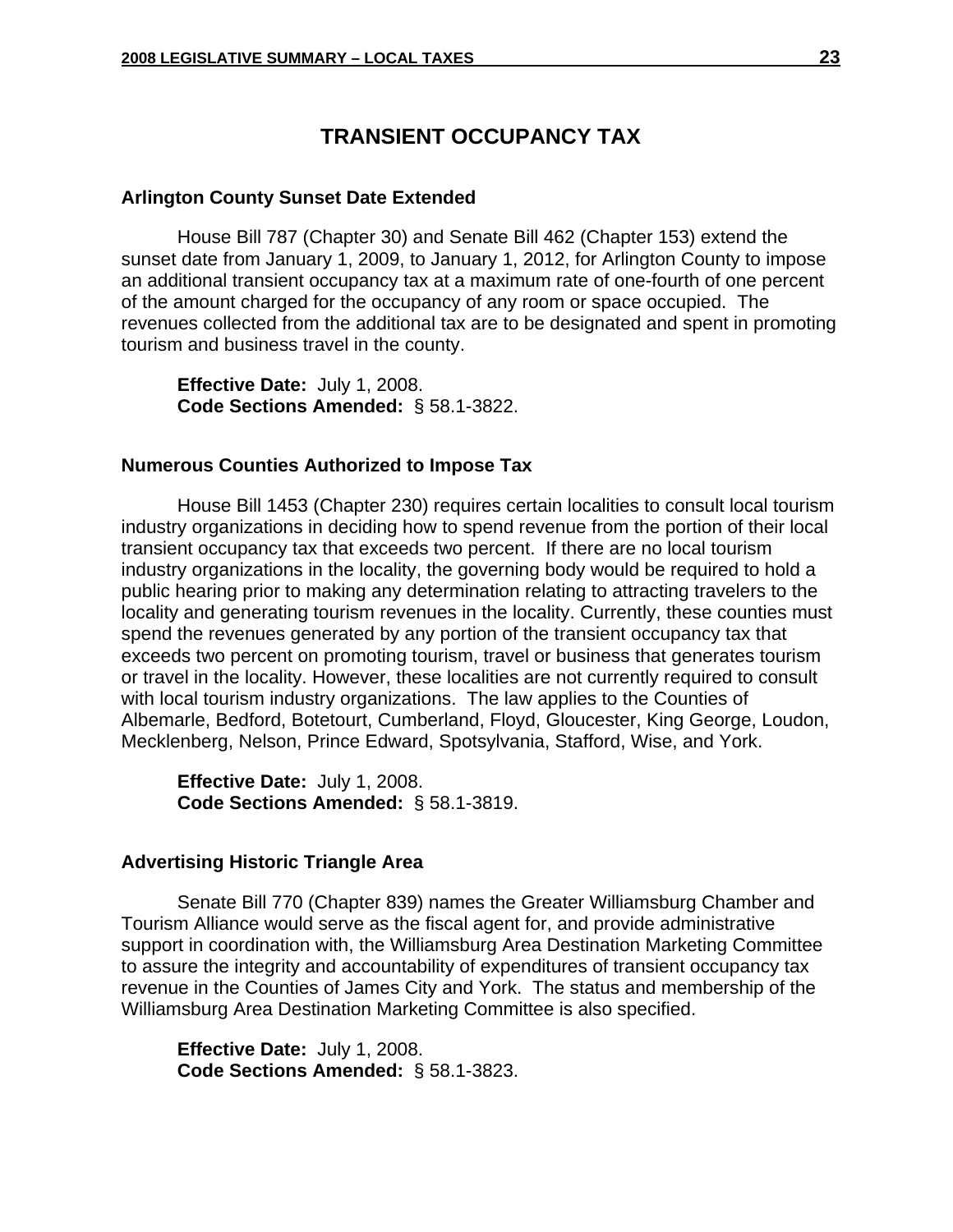## **LEGISLATIVE**

## **STUDIES**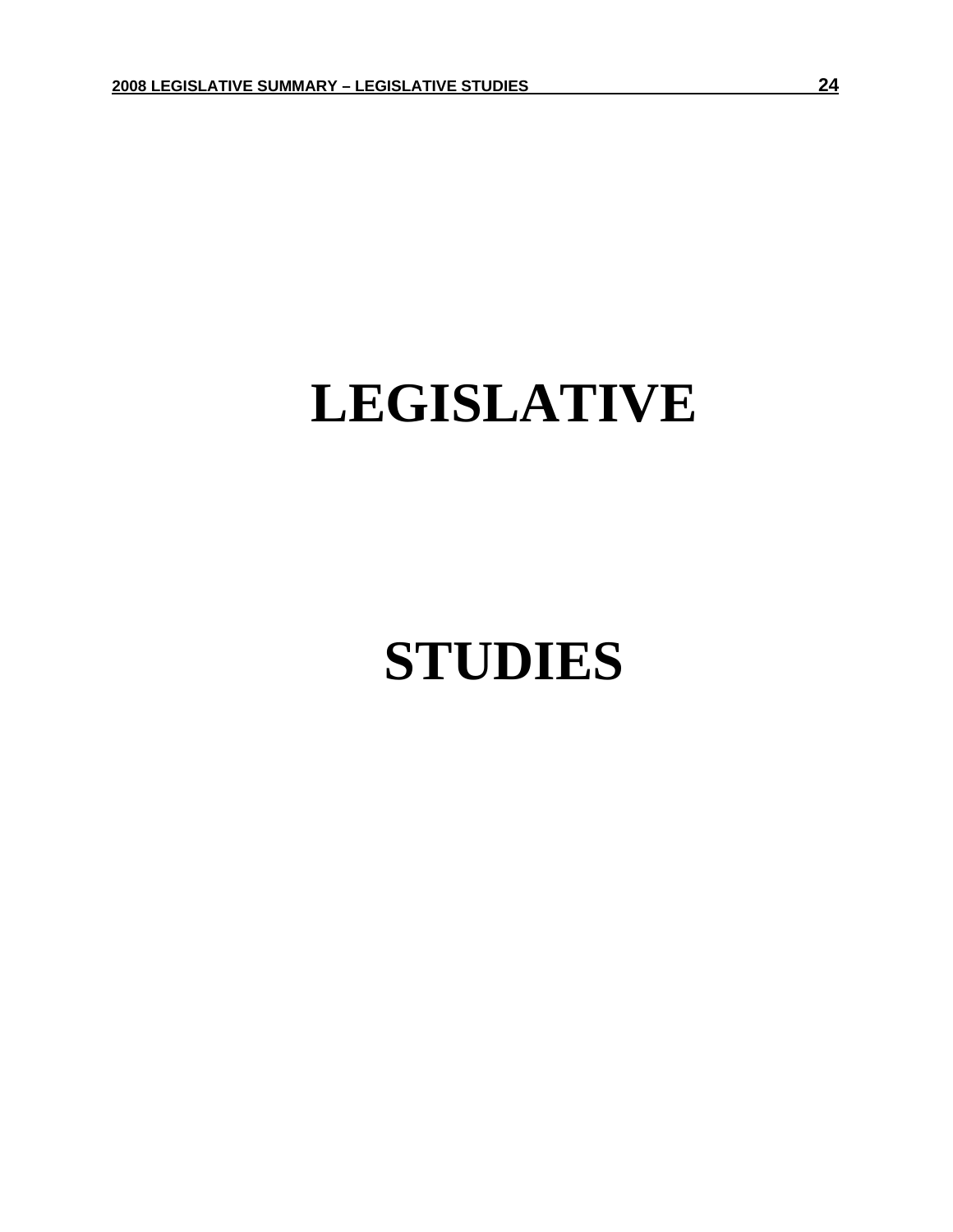#### **Study of Single Sales Factor for Apportioning Corporation Income**

 House Joint Resolution 177 and Senate Joint Resolution 101 create a joint subcommittee to study the benefits of adopting a single sales factor to apportion the income of multistate corporations for purposes of the corporation income tax. The study will include the fiscal and economic impact of replacing Virginia's corporate multistate tax three-factor apportionment formula with a single sales factor formula. The study is not limited exclusively to the single sales factor issue, but may include other relevant topics of corporation income tax policy that may be impacted by a shift to a single sales factor, including, but not limited to, the use of cost of performance for determining the apportionment of service-based revenues, the income of financial corporations, and the institution of an optional single sales factor program exclusively available to specific industries identified in the Commonwealth's economic development strategic plan. The Joint Subcommittee will issue its report no later than the first day of the 2009 session of the General Assembly.

#### **Study Local Incentives for Economic Development Purposes**

House Joint Resolution 75 creates a joint subcommittee to study local incentives such as grants, tax incentives, and other assistance for economic development purposes provided to private businesses that locate or expand operations in the locality. In conducting its study, the joint subcommittee will (i) determine all incentives that localities are permitted to provide to private businesses; (ii) evaluate the impact of such incentives on smaller local competitors of the businesses that receive incentives; and (iii) evaluate the effectiveness of the incentives that are provided.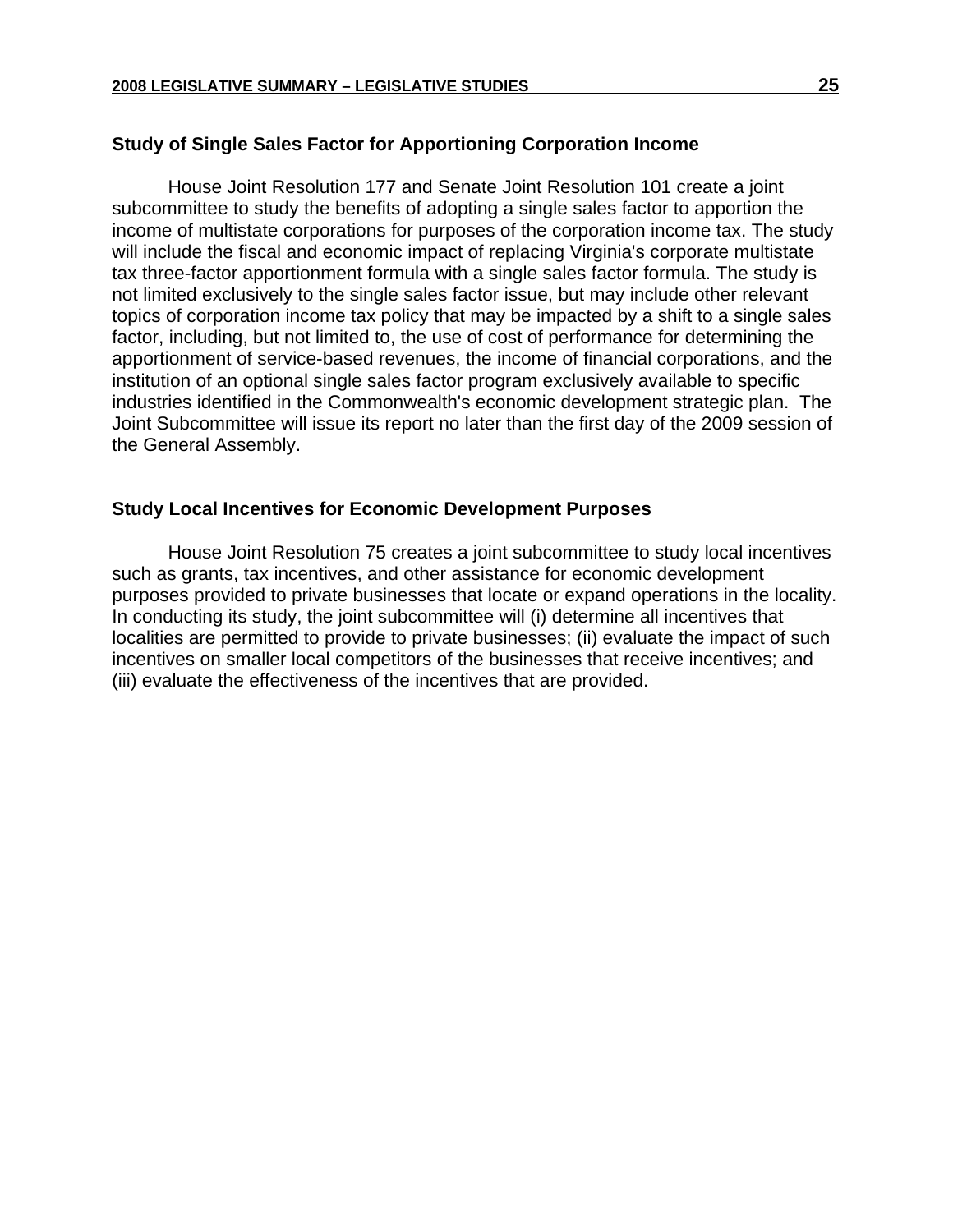## **INDEXES**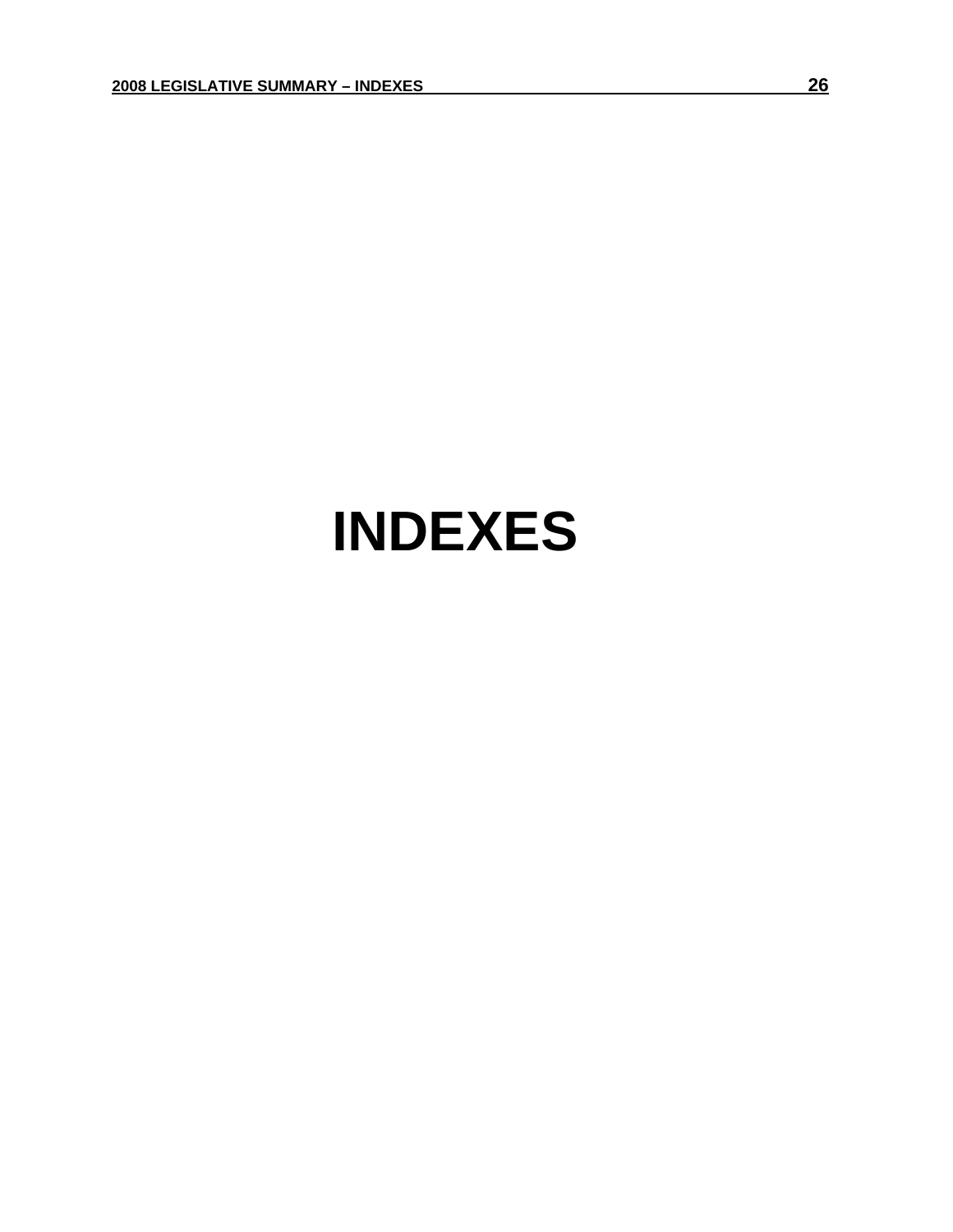## **INDEX BY BILL NUMBER**

|                        | <b>Bill No.</b><br>Chapt. | <b>Subject Matter</b>                                                                | <b>Page</b> |
|------------------------|---------------------------|--------------------------------------------------------------------------------------|-------------|
| HB                     |                           |                                                                                      |             |
| HВ                     |                           | 163 208 Exemptions for Elderly or Disabled - Use of Current Year's Income 18         |             |
| HB                     |                           |                                                                                      |             |
| HB                     |                           |                                                                                      |             |
| HВ                     |                           |                                                                                      |             |
| HB                     |                           | 357 355 Additional Utility Tax In Fauquier County For Underground Lines 21           |             |
| HB<br>HВ               |                           |                                                                                      |             |
| HВ                     |                           |                                                                                      |             |
| HВ                     |                           |                                                                                      |             |
| HВ                     |                           | 625 26 Extends Sunset Date for Separate Classification of Certain Property  15       |             |
| HВ                     |                           |                                                                                      |             |
| HВ                     |                           |                                                                                      |             |
| HВ                     |                           | 680 585 Neighborhood Assistance Act Credit Provisions Moved; Automobile Donations 3  |             |
| HB                     |                           |                                                                                      |             |
| HВ                     |                           |                                                                                      |             |
| HВ                     |                           |                                                                                      |             |
| HB                     |                           |                                                                                      |             |
| HВ                     |                           | 869550 Treasurer to Add Uncollected Balances to Delinquent List 15                   |             |
| HВ                     |                           | 912 1 Advancement of Virginia's Fixed Date Conformity with the Internal Revenue      |             |
|                        |                           | Code3                                                                                |             |
|                        |                           | HB 1000313 Voluntary Contributions to Community Foundations and the Foundation for   |             |
|                        |                           |                                                                                      |             |
|                        |                           | HB 1023 314 Offset of State Debts Against Federal Income Tax Refunds 2               |             |
|                        |                           |                                                                                      |             |
|                        |                           |                                                                                      |             |
|                        |                           | HB 1229 554 WaterSense Products Exempted During October Energy Star Sales Tax        |             |
|                        |                           |                                                                                      |             |
|                        |                           |                                                                                      |             |
|                        |                           |                                                                                      |             |
|                        |                           |                                                                                      |             |
|                        |                           |                                                                                      |             |
|                        |                           |                                                                                      |             |
|                        |                           |                                                                                      |             |
|                        |                           | HB 1479334 Exemptions for Elderly or Disabled - Income of Nonrelatives 18            |             |
|                        |                           |                                                                                      |             |
|                        |                           | HB 1578 652 Refund Taxes on Motor Vehicle Repair Services and Other Taxes Imposed by |             |
|                        |                           |                                                                                      |             |
| <b>SB</b><br><b>SB</b> |                           |                                                                                      |             |
| <b>SB</b>              |                           |                                                                                      |             |
| <b>SB</b>              |                           |                                                                                      |             |
| <b>SB</b>              |                           |                                                                                      |             |
|                        |                           | 240 97 Voluntary Contributions to Martin Luther King, Jr. Living History and Public  |             |
| <b>SB</b>              |                           |                                                                                      |             |
| <b>SB</b>              |                           |                                                                                      |             |
| <b>SB</b>              |                           |                                                                                      |             |
| <b>SB</b>              |                           |                                                                                      |             |
| <b>SB</b>              |                           |                                                                                      |             |
| <b>SB</b>              |                           |                                                                                      |             |
| <b>SB</b>              |                           | 586 2 Advancement of Virginia's Fixed Date Conformity with the Internal Revenue      |             |
|                        |                           | Code3                                                                                |             |
| <b>SB</b>              |                           |                                                                                      |             |
| <b>SB</b>              |                           |                                                                                      |             |
| <b>SB</b>              |                           |                                                                                      |             |
| <b>SB</b>              |                           |                                                                                      |             |
|                        |                           |                                                                                      |             |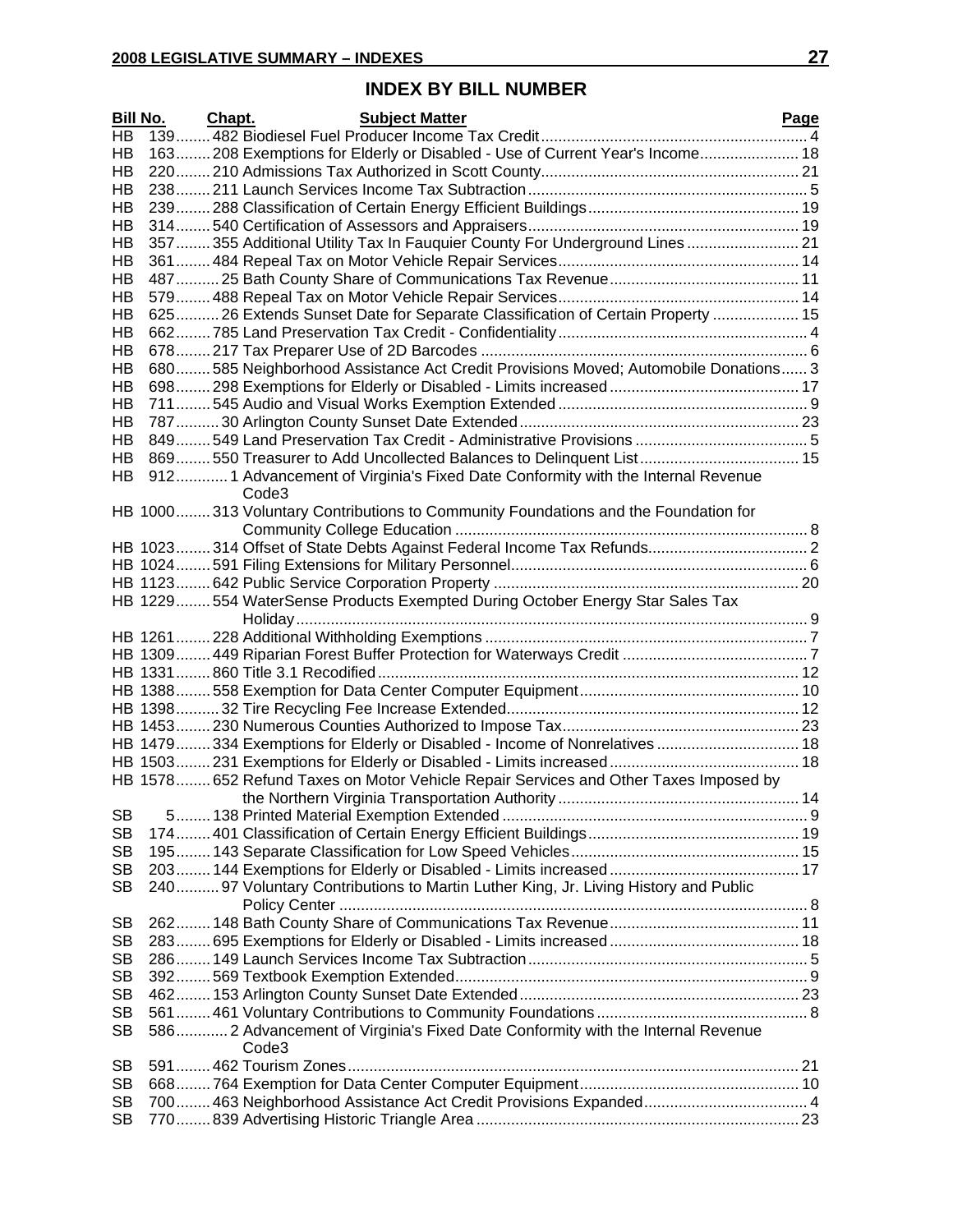## **INDEX BY CHAPTER NUMBER**

|           | <b>Bill No.</b> | Chapt. | <b>Subject Matter</b>                                                                                                                                   | Page |
|-----------|-----------------|--------|---------------------------------------------------------------------------------------------------------------------------------------------------------|------|
| HB        |                 |        | 912 1  Advancement of Virginia's Fixed Date Conformity with the Internal                                                                                |      |
|           |                 |        | Revenue Code                                                                                                                                            |      |
| SВ        |                 |        | 586 2 Advancement of Virginia's Fixed Date Conformity with the Internal                                                                                 |      |
| HВ        |                 |        | 48725Bath County Share of Communications Tax Revenue 11                                                                                                 |      |
| HB.       |                 |        | 625 26 Extends Sunset Date for Separate Classification of Certain Property 15                                                                           |      |
| HB.       |                 |        |                                                                                                                                                         |      |
|           |                 |        |                                                                                                                                                         |      |
| SВ        |                 |        | 24097 Voluntary Contributions to Martin Luther King, Jr. Living History and                                                                             |      |
|           |                 |        |                                                                                                                                                         |      |
| <b>SB</b> |                 |        |                                                                                                                                                         |      |
| SВ        |                 |        |                                                                                                                                                         |      |
| <b>SB</b> |                 |        | 203 144 Exemptions for Elderly or Disabled - Limits increased  17                                                                                       |      |
| <b>SB</b> |                 |        |                                                                                                                                                         |      |
| <b>SB</b> |                 |        |                                                                                                                                                         |      |
| <b>SB</b> |                 |        |                                                                                                                                                         |      |
| HВ        |                 |        | 163 208  Exemptions for Elderly or Disabled - Use of Current Year's Income  18                                                                          |      |
| HВ        |                 |        |                                                                                                                                                         |      |
| HВ        |                 |        |                                                                                                                                                         |      |
| HВ        |                 |        |                                                                                                                                                         |      |
|           |                 |        |                                                                                                                                                         |      |
|           |                 |        |                                                                                                                                                         |      |
|           |                 |        | HB 1503231  Exemptions for Elderly or Disabled - Limits increased  18                                                                                   |      |
| HB.       |                 |        |                                                                                                                                                         |      |
| HB.       |                 |        | 698298 Exemptions for Elderly or Disabled - Limits increased  17                                                                                        |      |
|           |                 |        | HB 1000313 Voluntary Contributions to Community Foundations and the Foundation                                                                          |      |
|           |                 |        |                                                                                                                                                         |      |
|           |                 |        |                                                                                                                                                         |      |
|           |                 |        | HB 1479334 Exemptions for Elderly or Disabled - Income of Nonrelatives  18<br>357355Additional Utility Tax In Fauquier County For Underground Lines  21 |      |
| HB.<br>SB |                 |        |                                                                                                                                                         |      |
|           |                 |        |                                                                                                                                                         |      |
| SВ        |                 |        |                                                                                                                                                         |      |
| SВ        |                 |        |                                                                                                                                                         |      |
| <b>SB</b> |                 |        | 700 463Neighborhood Assistance Act Credit Provisions Expanded 4                                                                                         |      |
| HВ        |                 |        |                                                                                                                                                         |      |
| HВ        |                 |        |                                                                                                                                                         |      |
| HB        |                 |        |                                                                                                                                                         |      |
| HВ        |                 |        |                                                                                                                                                         |      |
| HВ        |                 |        |                                                                                                                                                         |      |
| HB        |                 |        | 849549Land Preservation Tax Credit - Administrative Provisions 5                                                                                        |      |
| HВ        |                 |        | 869550Treasurer to Add Uncollected Balances to Delinquent List  15                                                                                      |      |
|           |                 |        | HB 1229554WaterSense Products Exempted During October Energy Star Sales Tax                                                                             |      |
|           |                 |        |                                                                                                                                                         |      |
|           |                 |        |                                                                                                                                                         |      |
| SВ        |                 |        |                                                                                                                                                         |      |
| HB.       |                 |        | 680585Neighborhood Assistance Act Credit Provisions Moved; Automobile                                                                                   |      |
|           |                 |        |                                                                                                                                                         |      |
|           |                 |        |                                                                                                                                                         |      |
|           |                 |        |                                                                                                                                                         |      |
|           |                 |        | HB 1578 652  Refund Taxes on Motor Vehicle Repair Services and Other Taxes                                                                              |      |
|           |                 |        | Imposed by the Northern Virginia Transportation Authority 14                                                                                            |      |
| <b>SB</b> |                 |        | 283695Exemptions for Elderly or Disabled - Limits increased  18                                                                                         |      |
| <b>SB</b> |                 |        |                                                                                                                                                         |      |
| HВ        |                 |        |                                                                                                                                                         |      |
| <b>SB</b> |                 |        |                                                                                                                                                         |      |
|           |                 |        |                                                                                                                                                         |      |